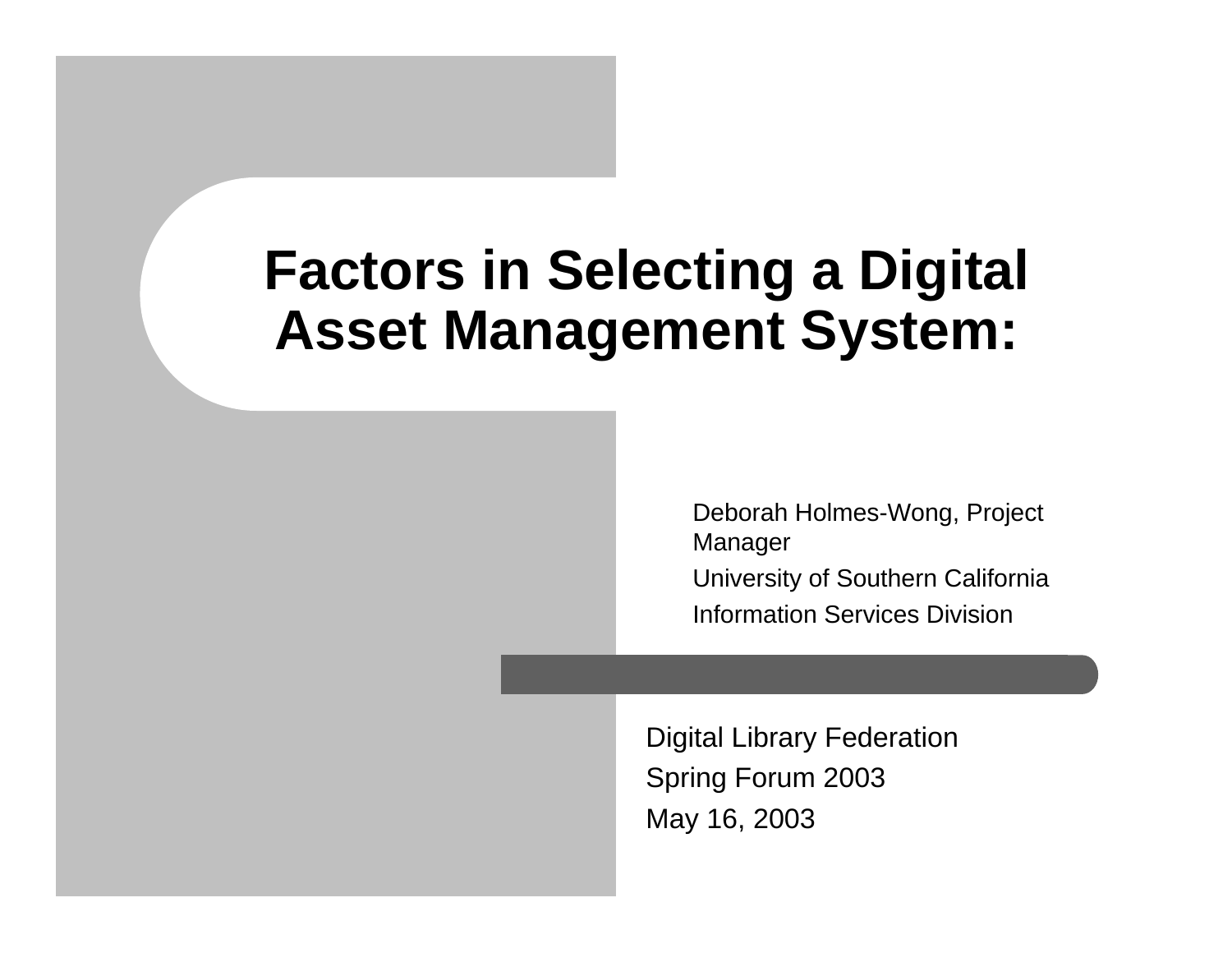#### **Overview**

- $\bullet$ Collected vendor names for list to send RFI
- $\bullet$  Sent RFI to 60 vendors
	- –Integrated Library Systems (ILS)
	- CMS (Content Management Systems)
	- DAM (Digital Asset Management Systems)
	- –CDN (Content Distribution Networks)
	- –**Integrators**
- $\bullet$ 32 vendors responded
- $\bullet$ Analyzed vendor responses as well as open source products
- $\bullet$ Sent RFP to 10 vendors
- $\bullet$ 5 vendors responded
- $\bullet$  Selected vendor with experience in industry, but not in libraries or academia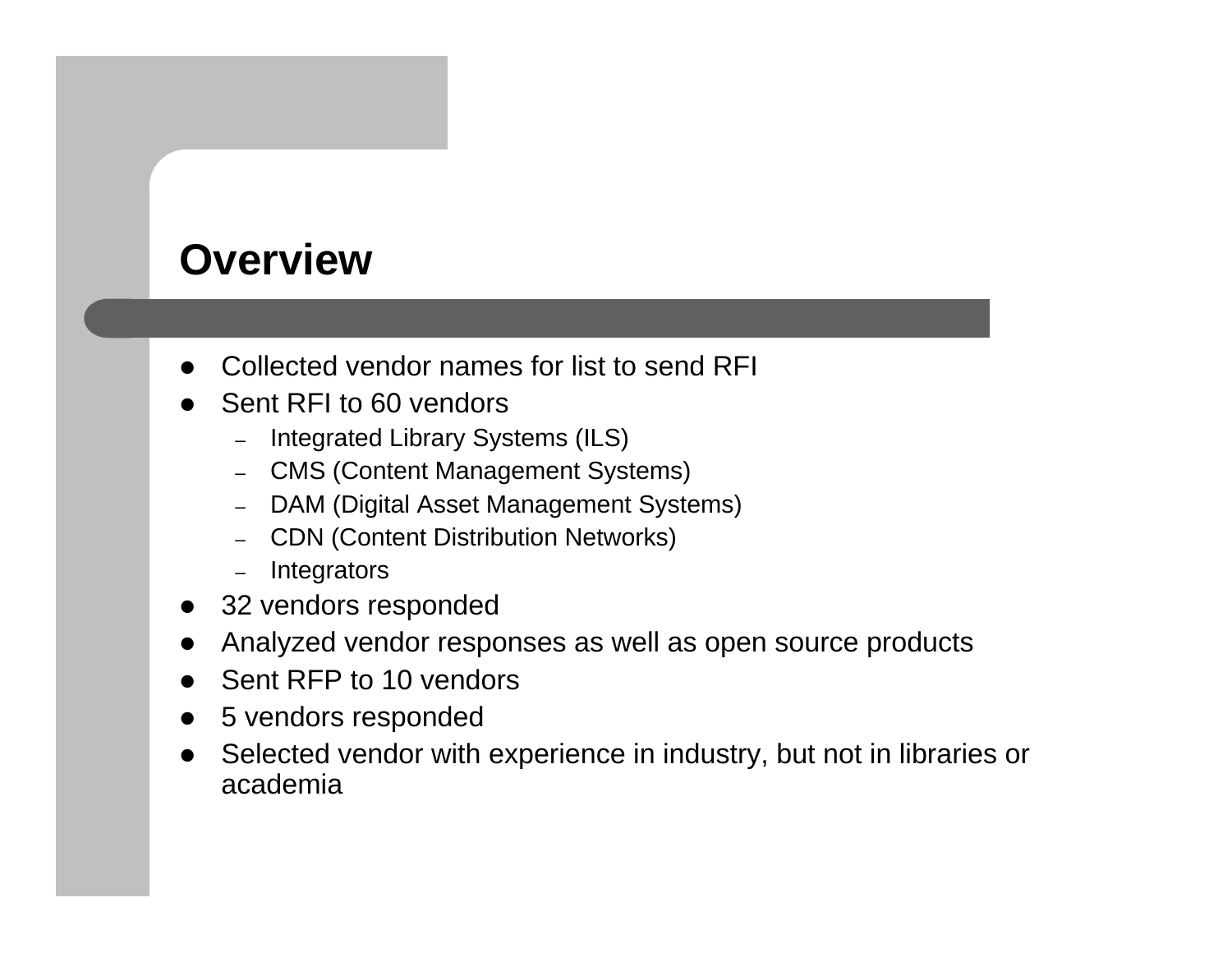#### **External Factors**

- Dotcom explosion
- Dotcom implosion
- Knowledge management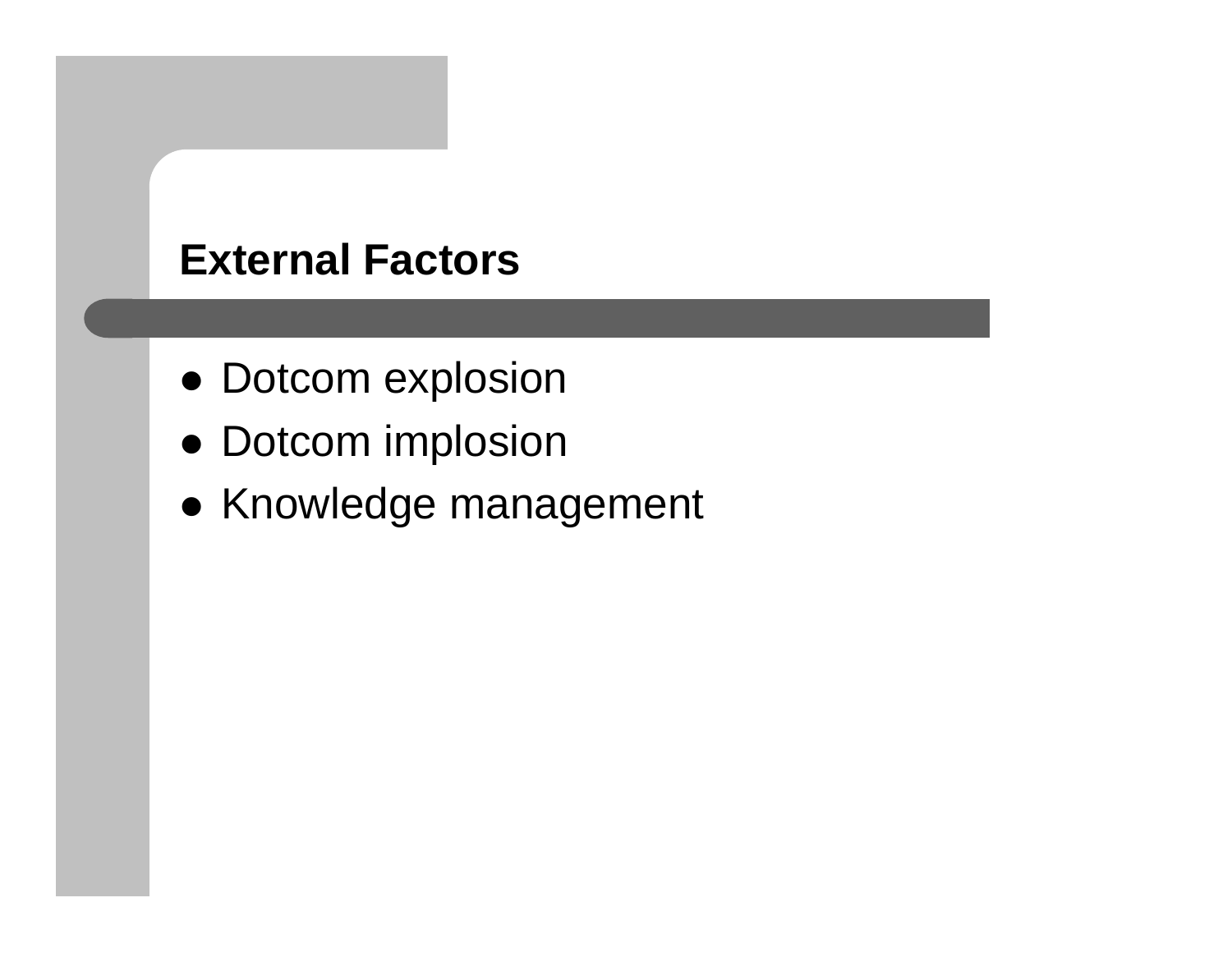#### **Dotcom explosion**

#### • Software market

- Creation of software to manage Web sites, digital assets and share content over the Internet
- Lots of companies with highly specialized software
- Academia
	- Perceived competition from content sites and Internet universities
	- Desire to move content to the Web to facilitate access; OAI
	- –High salaries outside of academia cause brain drain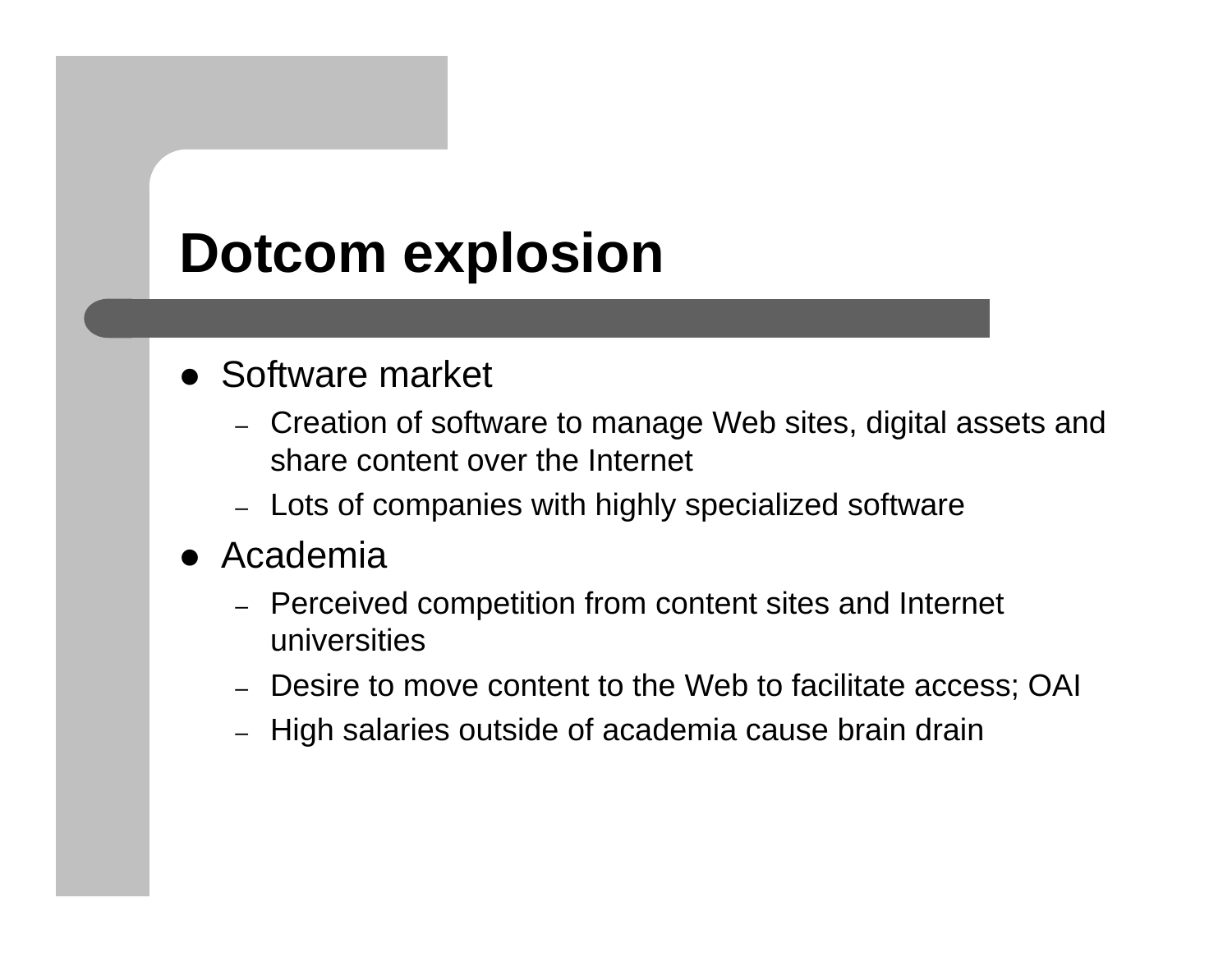# **Dotcom implosion**

- Software market
	- Megers/bankruptcies
	- Blurring of distinctions among vendor products
	- –- Increased competition for new accounts
- Academia
	- Layoffs make stability of academia attractive to corporate IT managers
	- Loss of dotcoms makes academia an attractive market to software vendors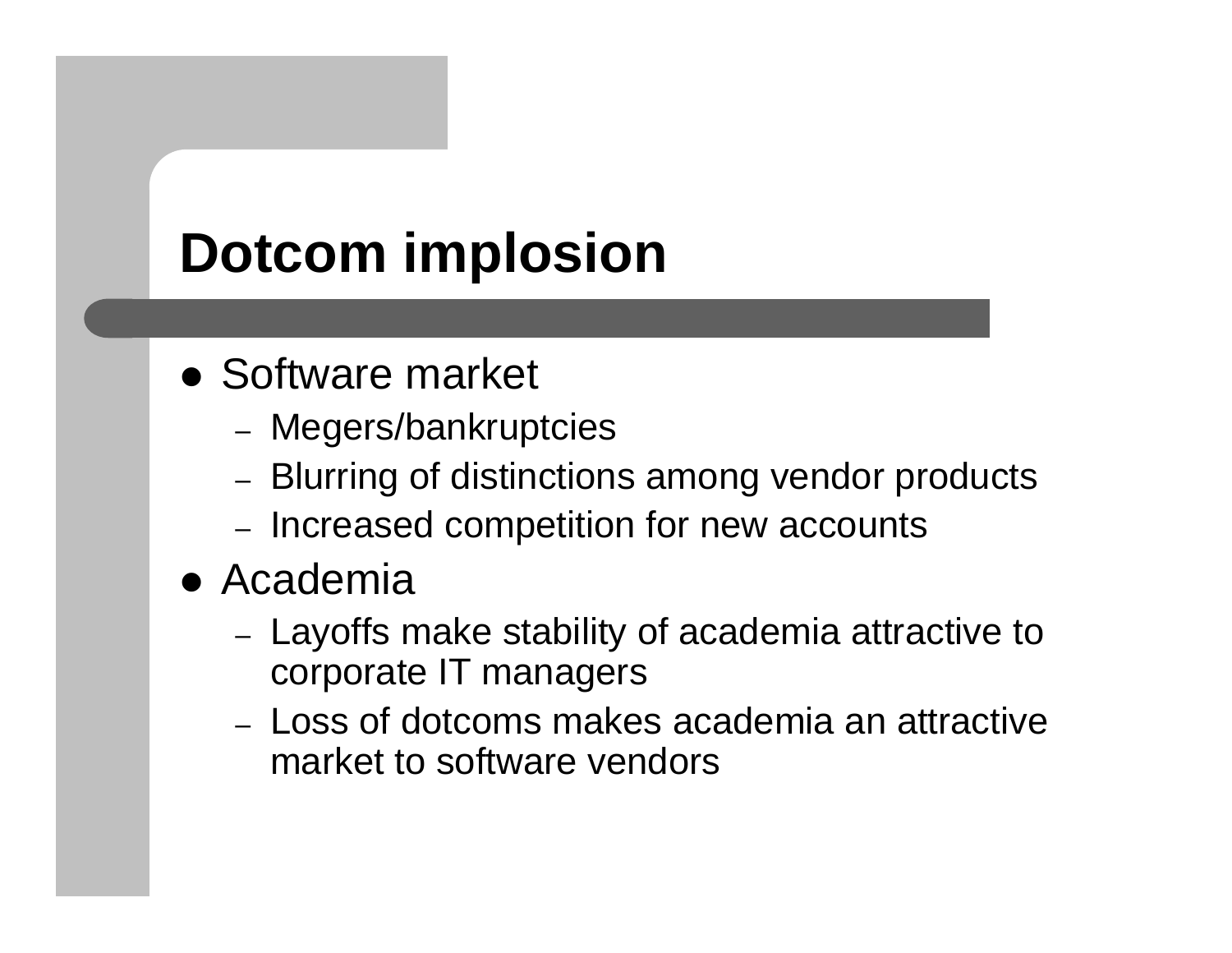#### **Internal Factors**

- University's strategic plan
- Merger of libraries, academic computing, student information systems, telecommunications
- Technologies favored
- Legacy system
- The RFI/RFP Process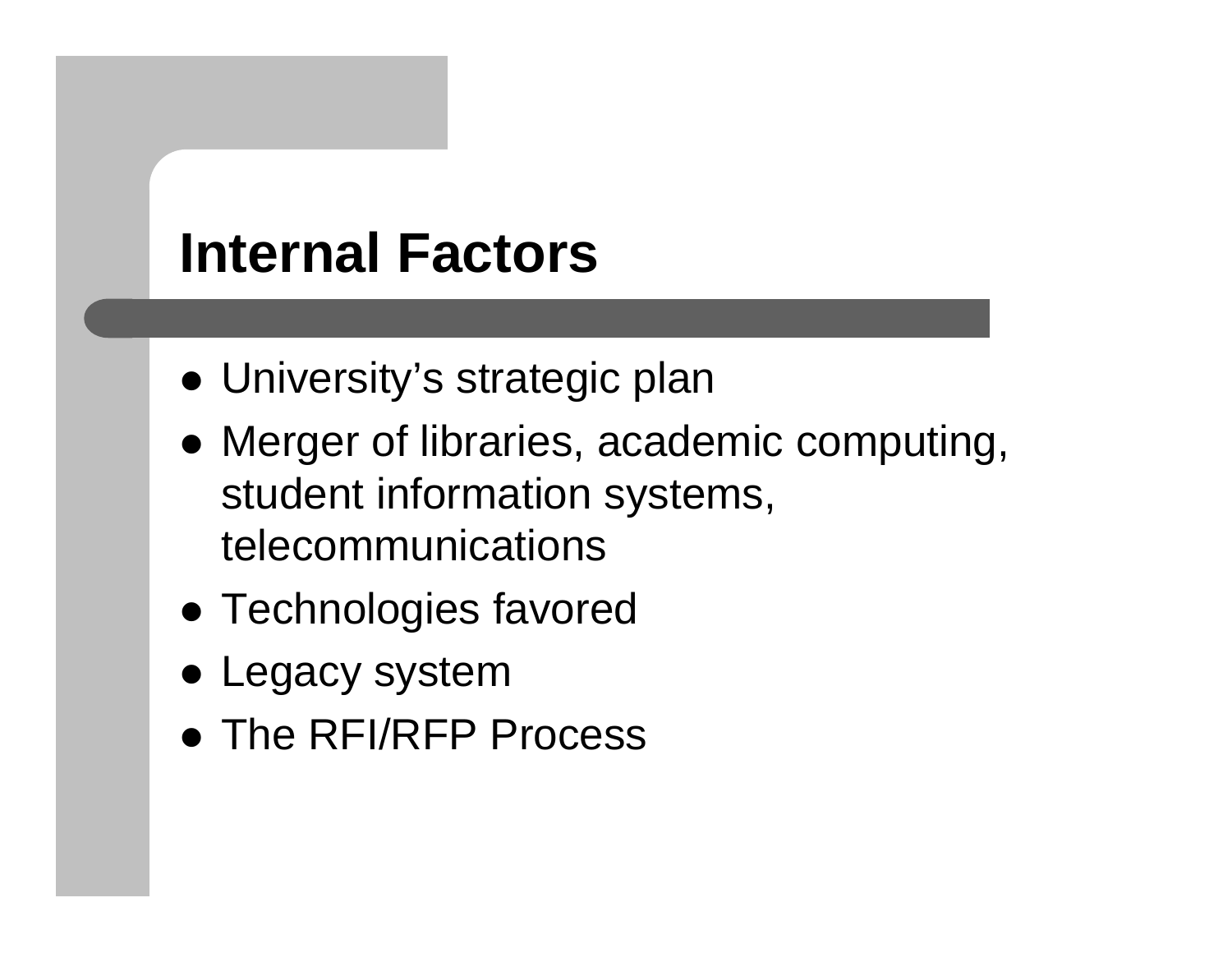## **University's strategic plan**

Content creation for digital archives focused on university's urban initiative

- –– Collections to support study of Los Angeles as an urban center; mostly images
- Proposed geo-spatial browser as one search interface to provide spatial context for content
- Collaboration with external agencies seen as important in gaining access to this content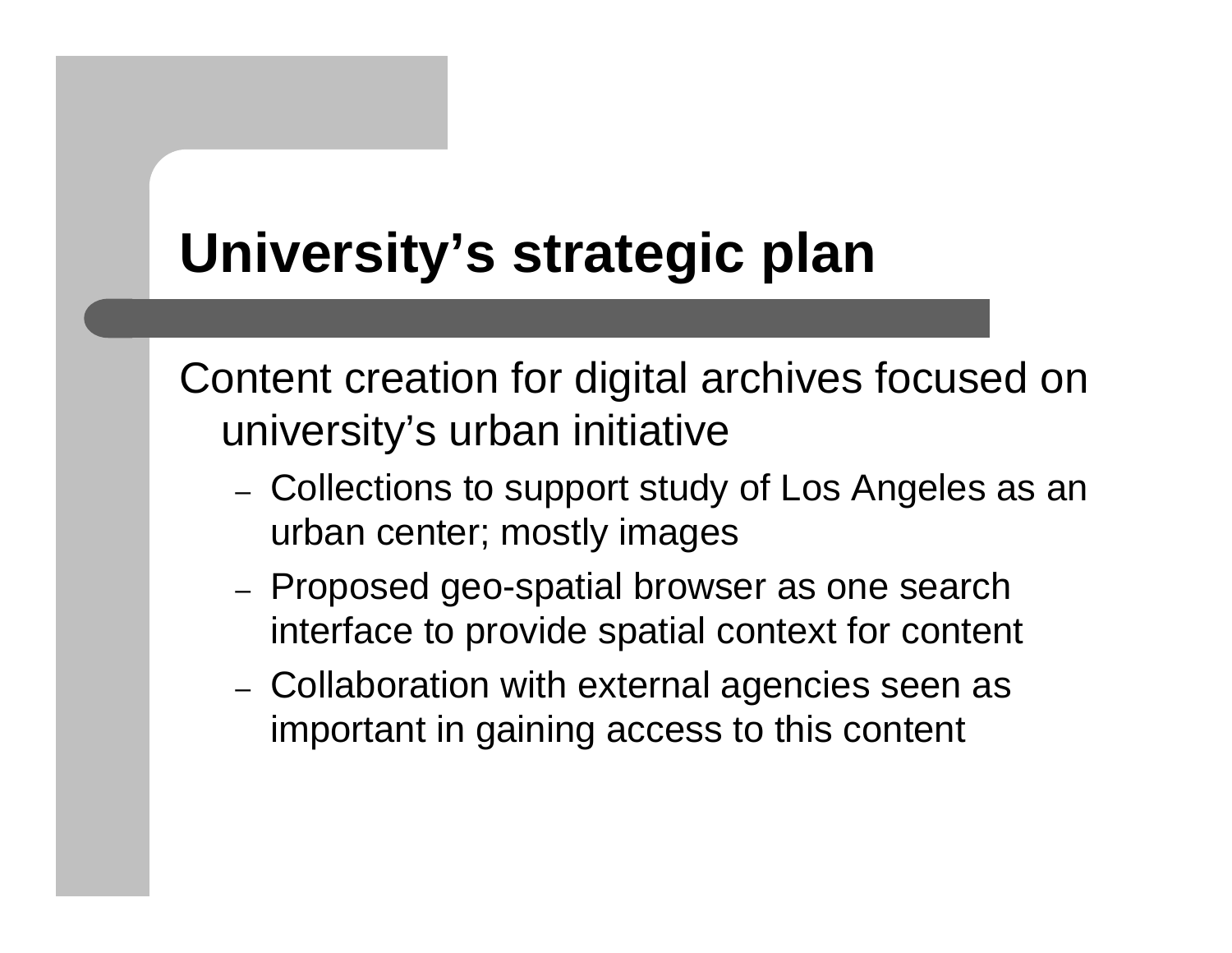# **The Merger**

- Leadership and staffing changes
	- Influx of staff who had worked in industry
	- – Influx of professional managers both on IT and library sides of the house
	- Key vacancies left knowledge gaps
- Changes in organizational philosophy
	- "Buy" not "build" shop
	- –Look to broader range of vendors for software
	- Change in definition of " large customer base"
	- Emphasis on formal project management structure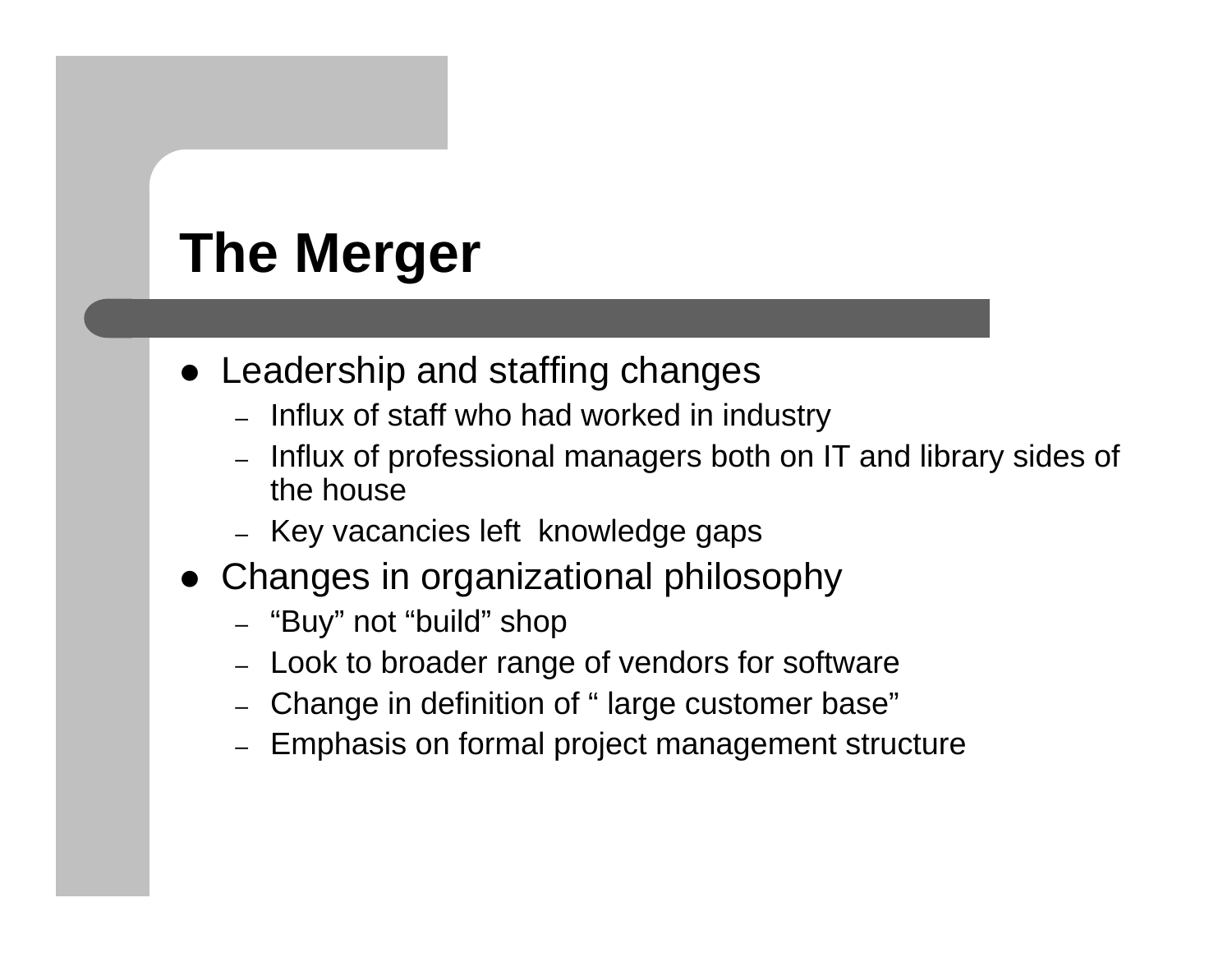## **Structural challenges**

- Changed reporting lines for digital information management
- New people in key positions
- Lack of consensus on whether "library" is collaborator or customer among IT staff
- Low-profile of digital library projects within ISD
- Competition with other projects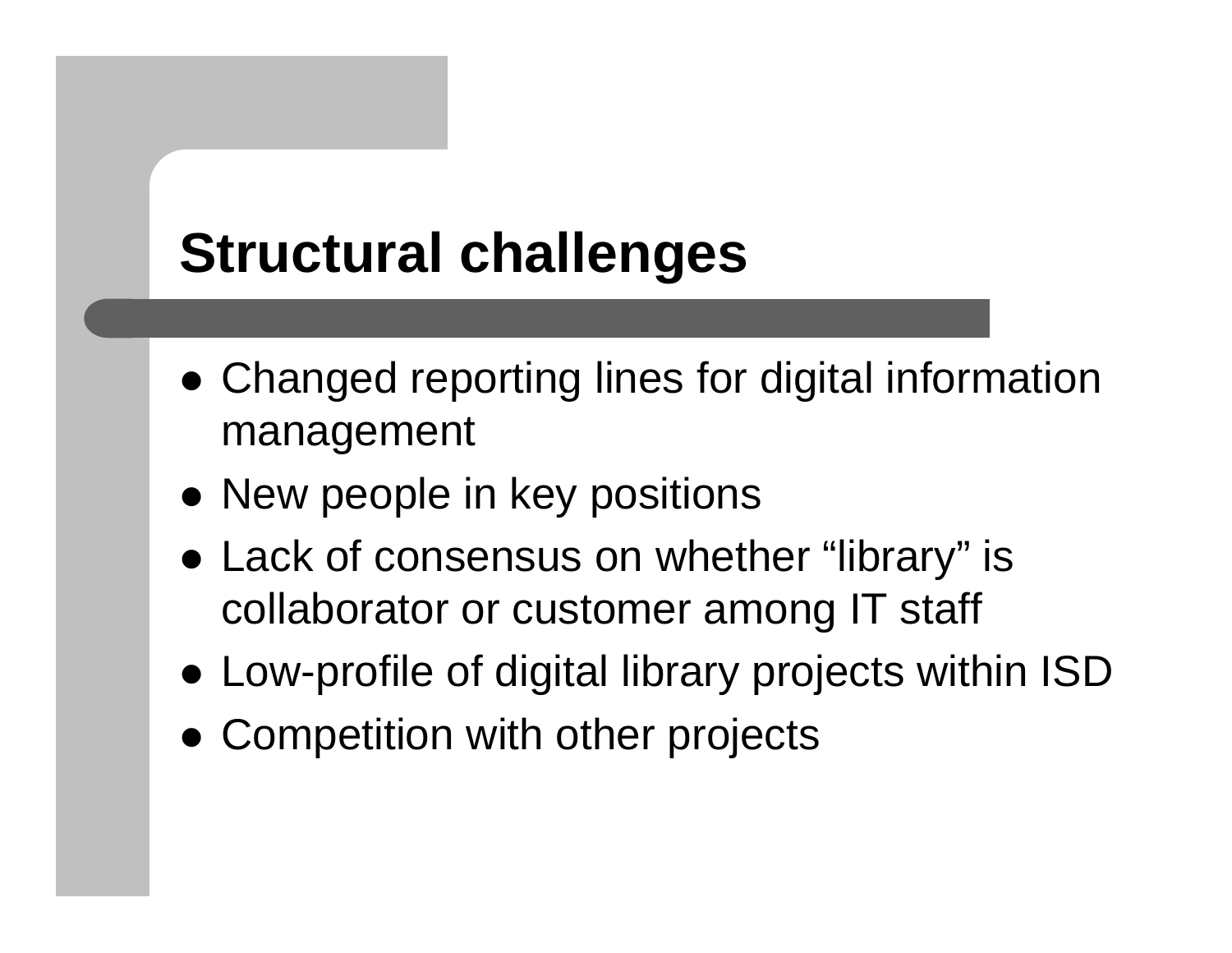## **Favored Technologies**

- Sun Solaris as OS
- Oracle as RDBMS
- Apple OS for scanning
- Windows for cataloging
- Java
- $\bullet$ XML
- Tiff as storage
- Mr.Sid as large image viewer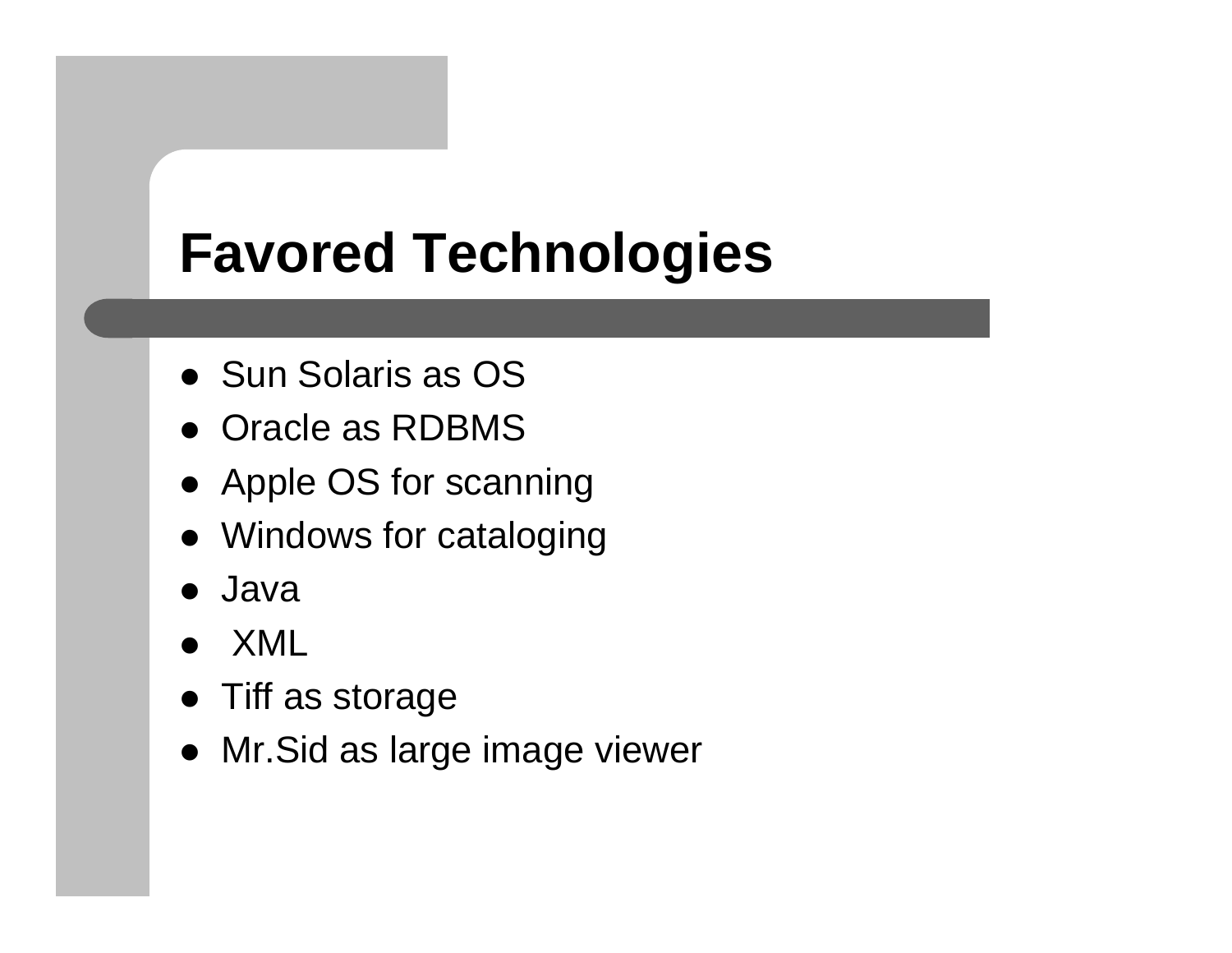# **Legacy System**

- SIRSI Unicorn using BRS and Z39.50 server to create database for metadata
- Use WebCat for search & display
- FTP images and series of programs creates derivatives & metadata
- One developer responsible for everything and he's retiring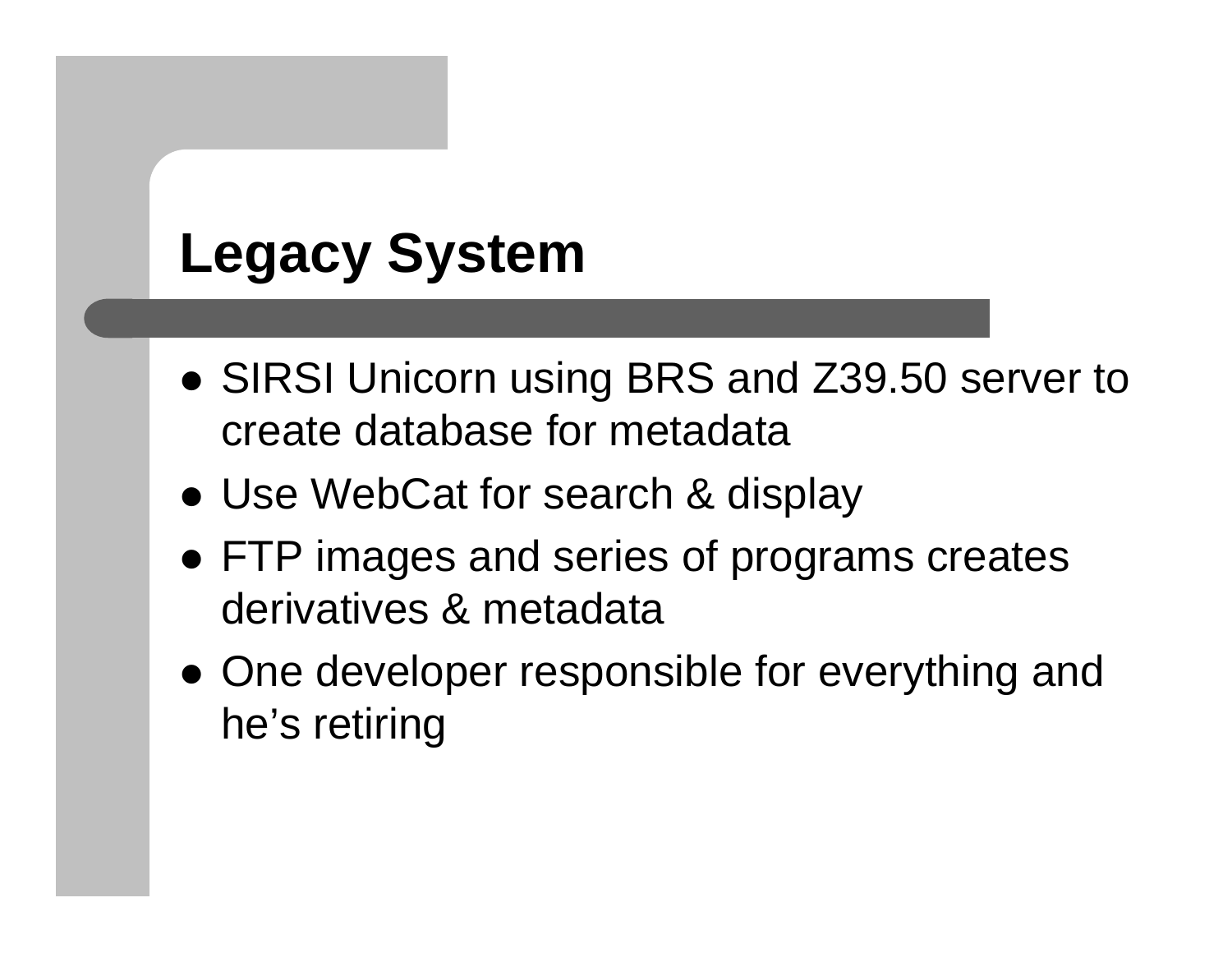## **Vendor categories**

- Integrated Library Systems (ILS)
	- Endeavor, Innopac, SIRSI
- Content Management Systems (CMS)
	- Broadvision, Interwoven, Vignette, Percussion, Stellent
- Digital Asset Management Systems (DAM)
	- Documentum, Artesia, FileNet
- Content Distribution Networks (CDN)
	- Akami, Digital Island
- $\bullet$ **Integrators** 
	- Accenture, Deloitte Touche, Cap-Gemini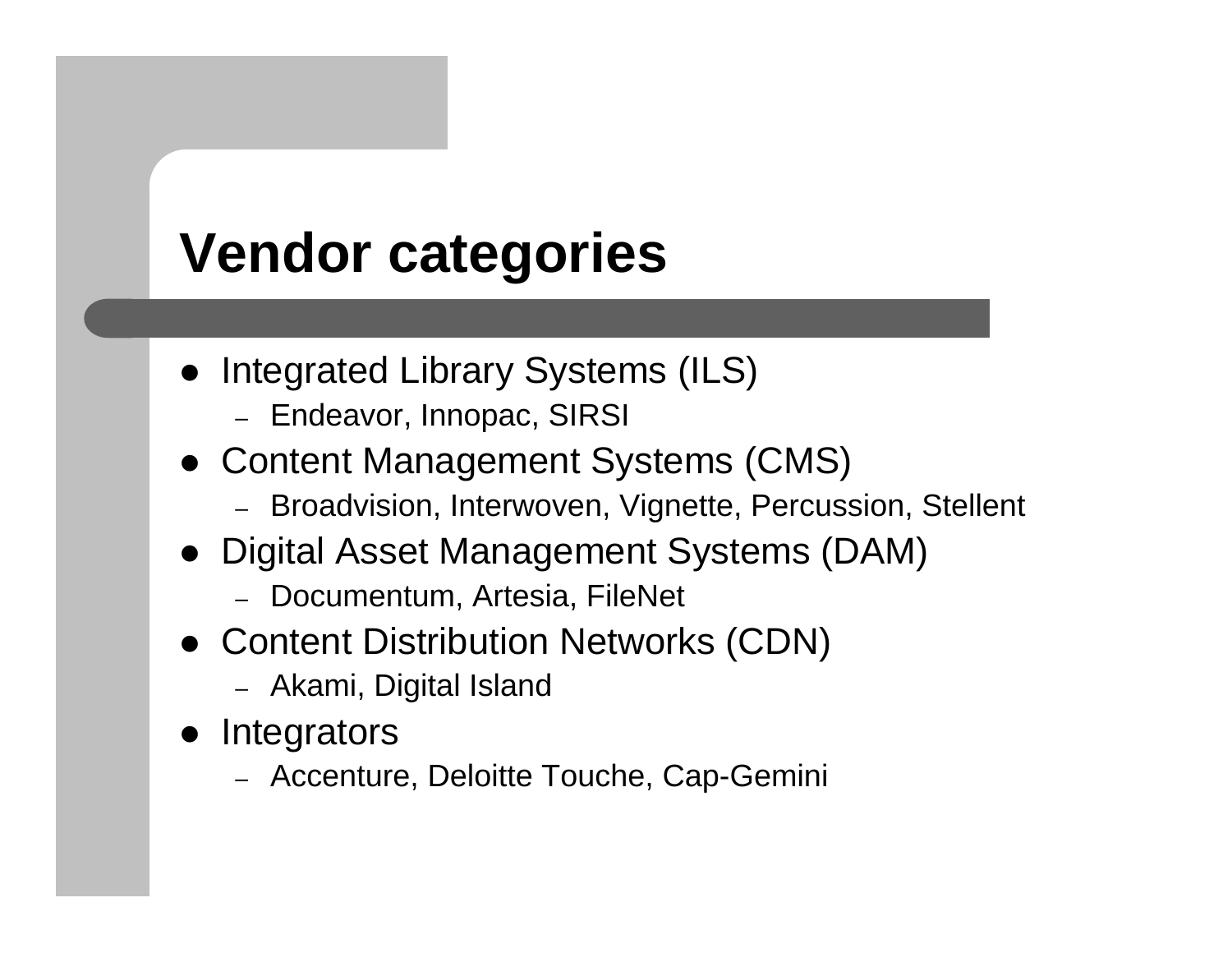### Integrated Library Systems

- • Database schema structured for library standards out of the box (MARC and Dublin Core)
- $\bullet$ Z39.50 searching
- •Awareness of emerging library standards like the OAI
- •Web-based search interfaces for public use
- • Support of library functions such as:
	- •**Acquisitions**
	- •**Cataloging**
	- •**Circulation**
	- •Inter-library loan
- •Built with authority control in mind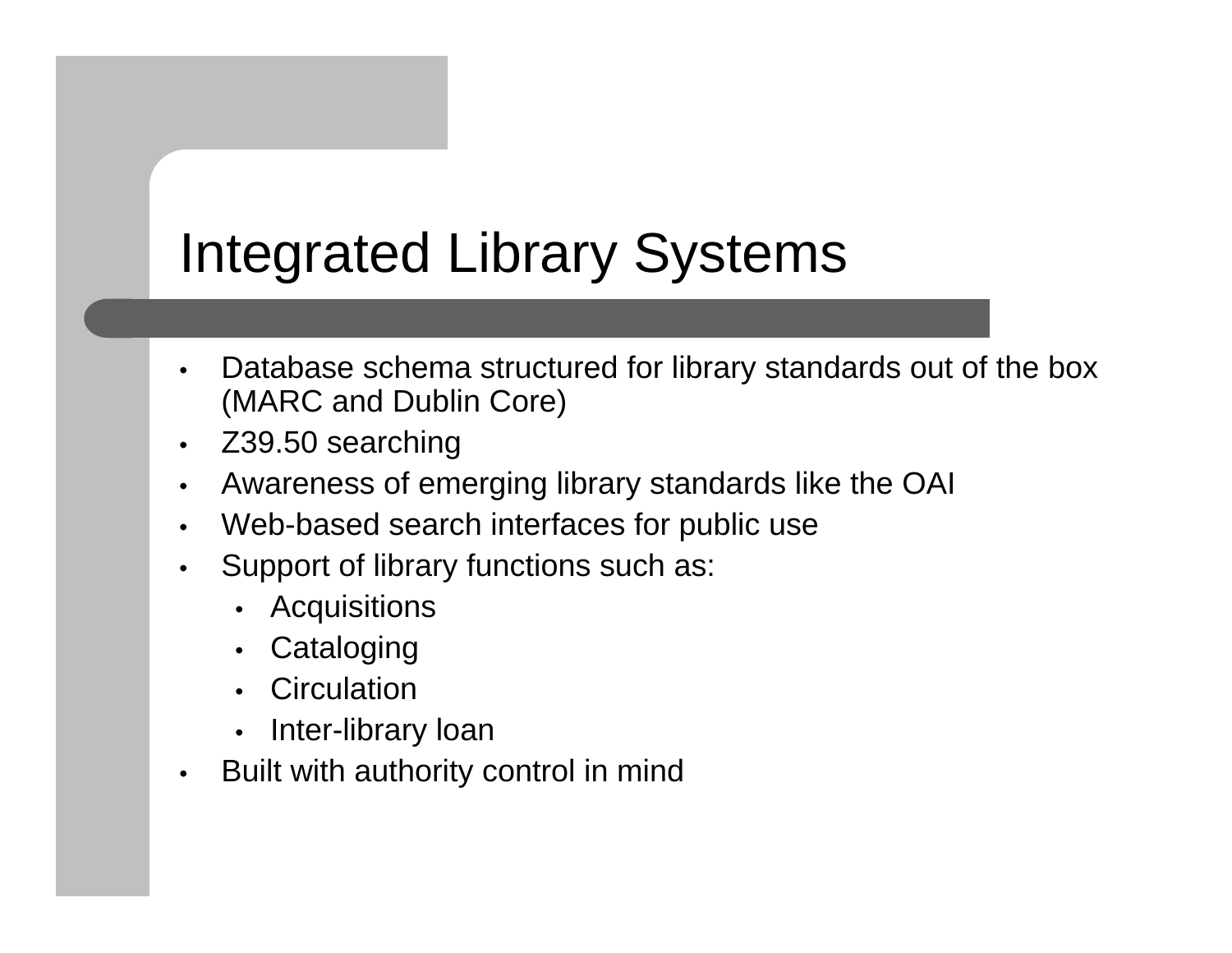#### **ILS Strengths & Weaknesses**

#### • Strengths

- Use of "library" standards
- Focus on library community
- Library personnel are familiar with the vendor
- Low cost if adding to an existing system
- Weaknesses
	- Proprietary databases & architectures
	- Can't route content
	- Small user base
	- Slow to adopt new technologies
	- –Limited customization possible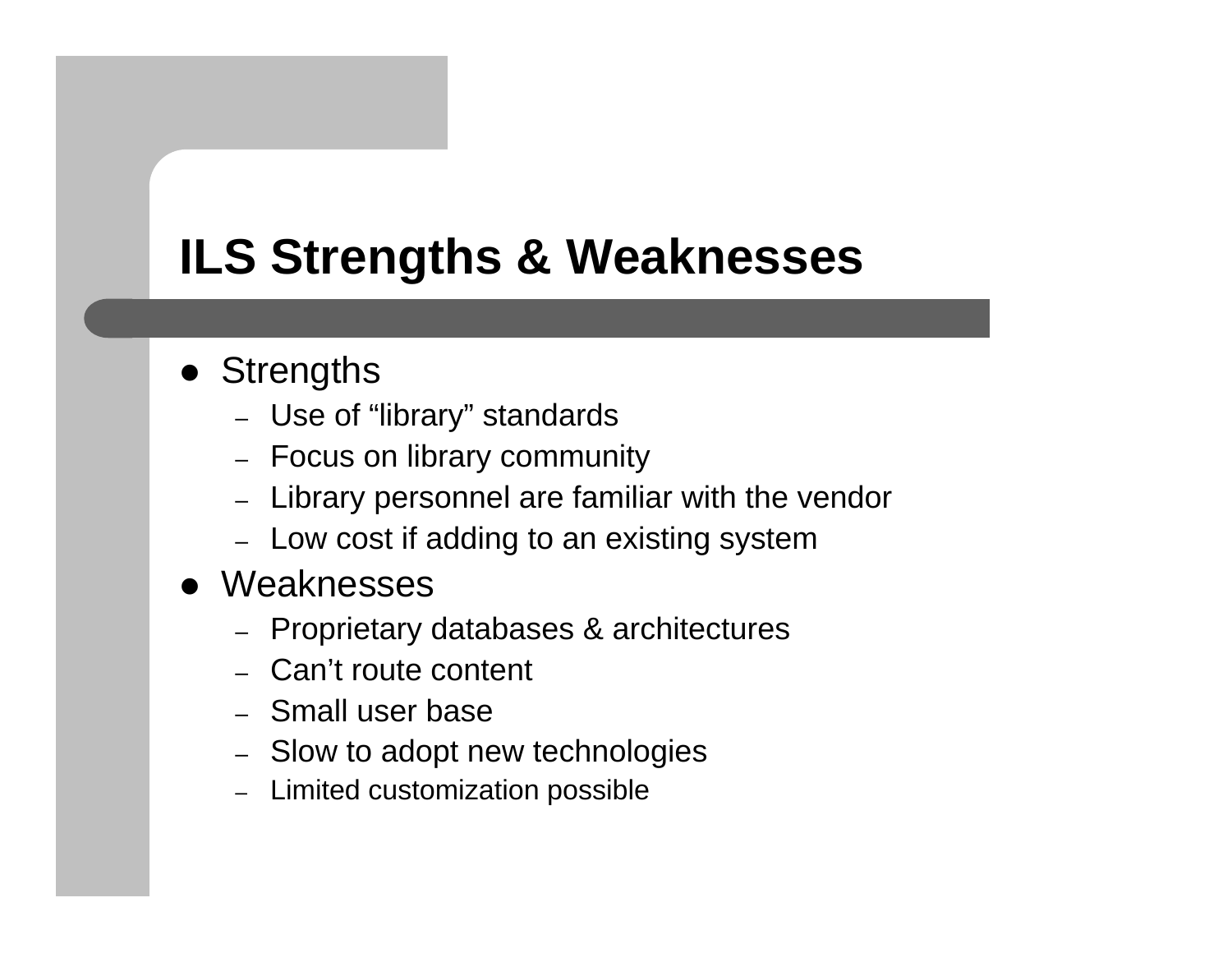# **Content Management Systems**

- $\bullet$ Content reuse & templating (banners, text, buttons)
- $\bullet$  Manage Web pages and their relationship to each other and directory structure
- $\bullet$ Manage and control approval processes for content
- $\bullet$ Link management
- $\bullet$ Upload new and edited pages to the Web server
- $\bullet$  Retrieve content from a repository and present it dynamically or deploy it as a static Web page
- $\bullet$ Search a repository for content
- $\bullet$ Personalization

(Boiko 2001)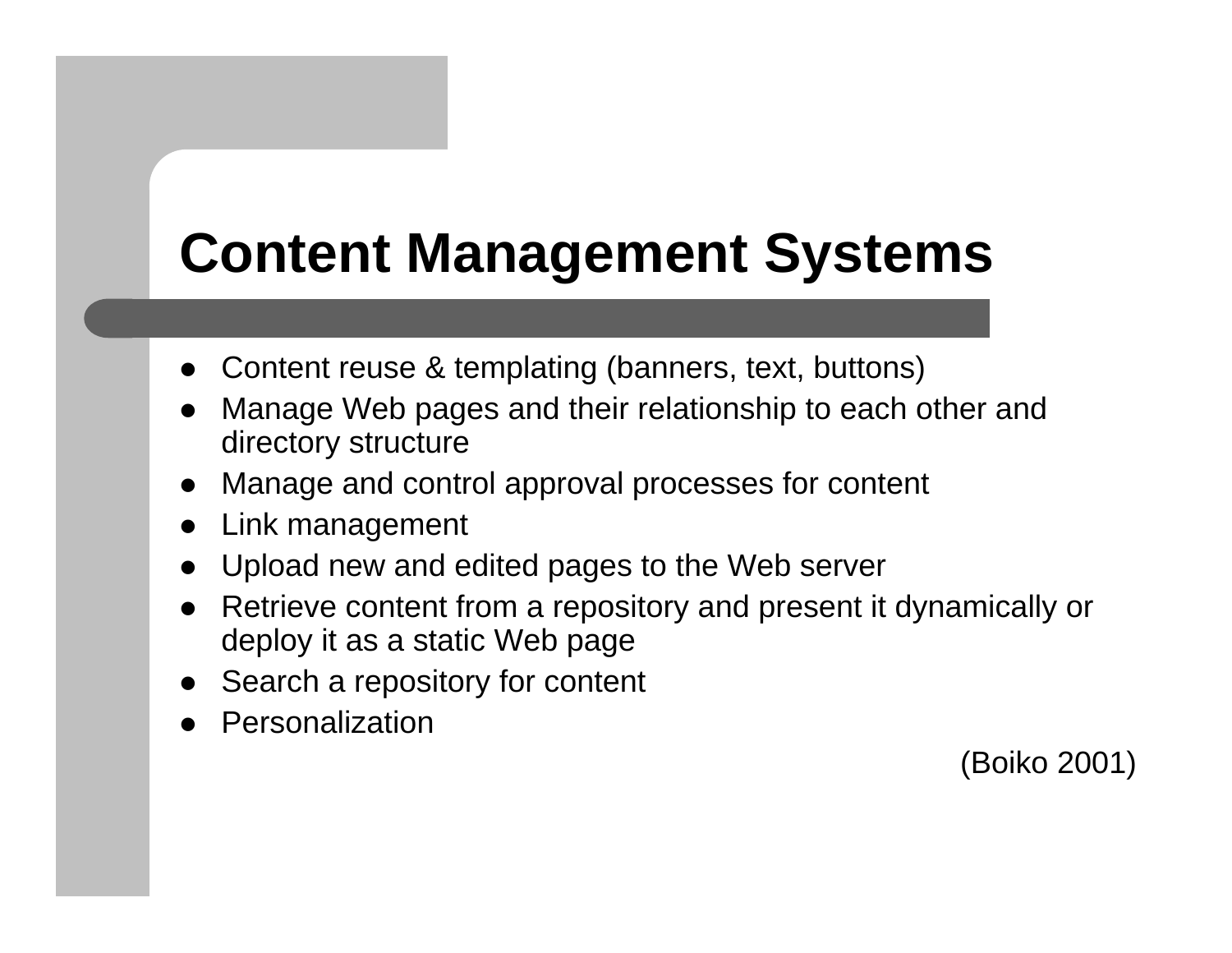## **CMS Strengths & Weaknesses**

- Strengths
	- Templates for data entry and display
	- –Routing with workflow approval process
	- –Easy to move content from the desktop to the Web
	- –Emphasis on newer technologies and open architecture
- Weaknesses
	- Authority control and the capability to define and use metadata
	- Not designed for search and retrieval of content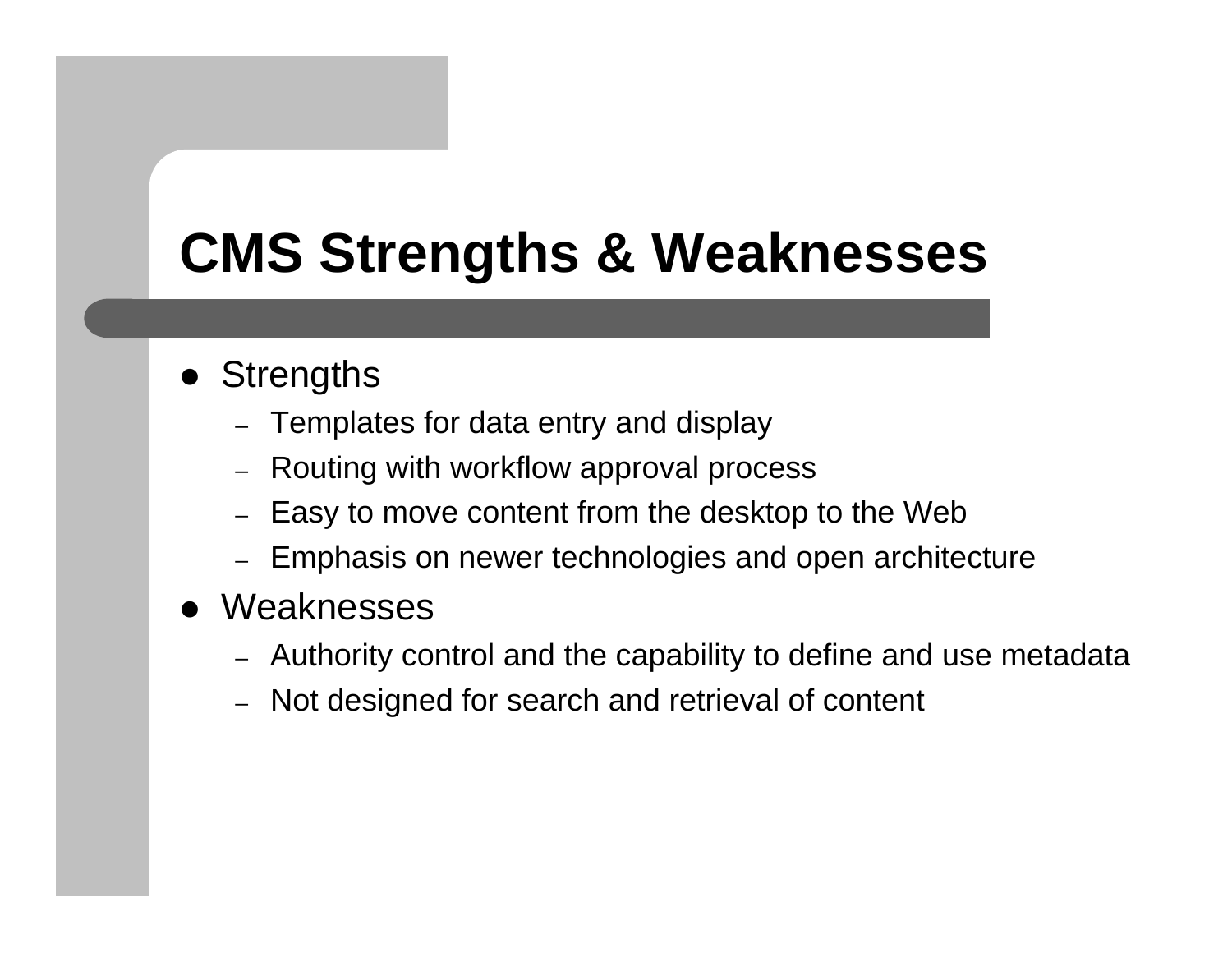# Digital Asset Management Systems

- Asset capture and digitization
- Asset management
- $\bullet$  Access control including security tools and digital rights management
- Flexible storage that allows assets to be reused
- $\bullet$  Distribution to the appropriate individuals internally and externally
- Publication to the Web or other channels

(Trippe 2001)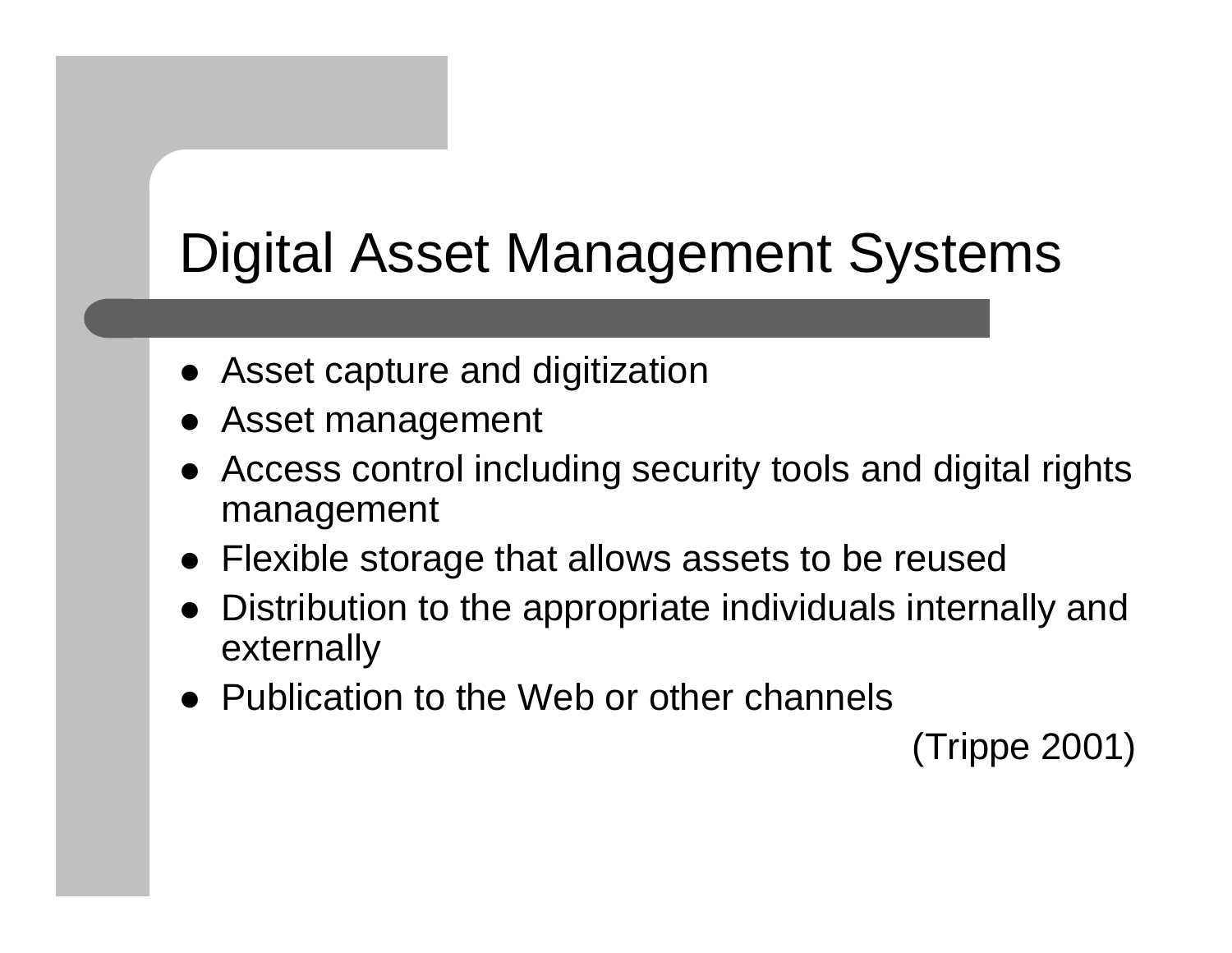## **DAM Strengths & Weaknesses**

#### • Strengths

- Flexible database schema, some flexibility in interface configuration
- Security & digital rights management are key components
- Capability to route content for review
- Large install base outside of academia with a variety of needs
- Weaknesses
	- Complex
	- Different standards used
	- Designed for intranets
	- Authority control is an add-on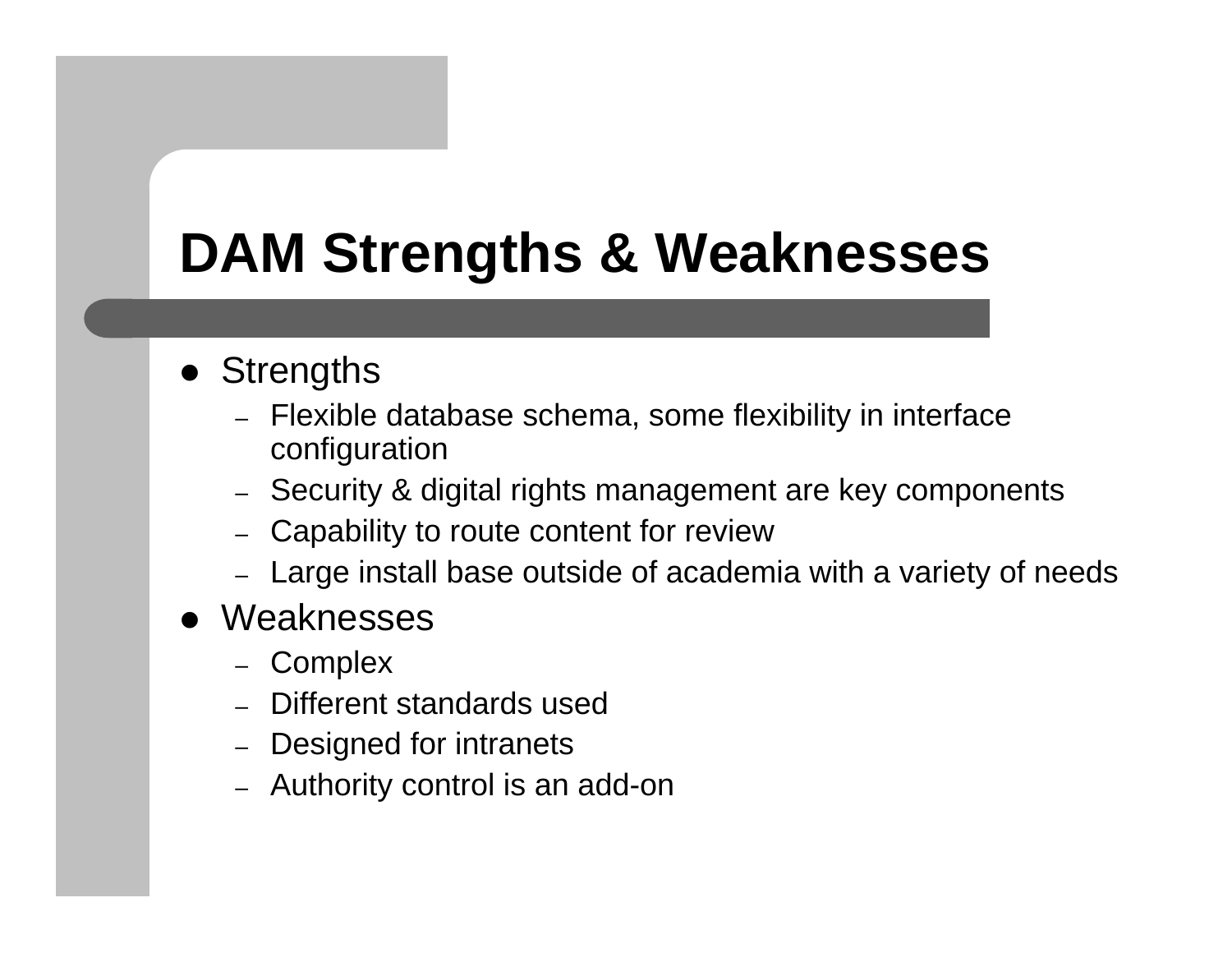## **Content Distribution Networks**

- Functions related to the publication/broadcast of content
- Transport protocols for pushing content
- Protocols for harvesting content
- $\bullet$ Security protocols to enable transport and harvesting
- Network connectivity, caching and load-balancing

(Mears 2002)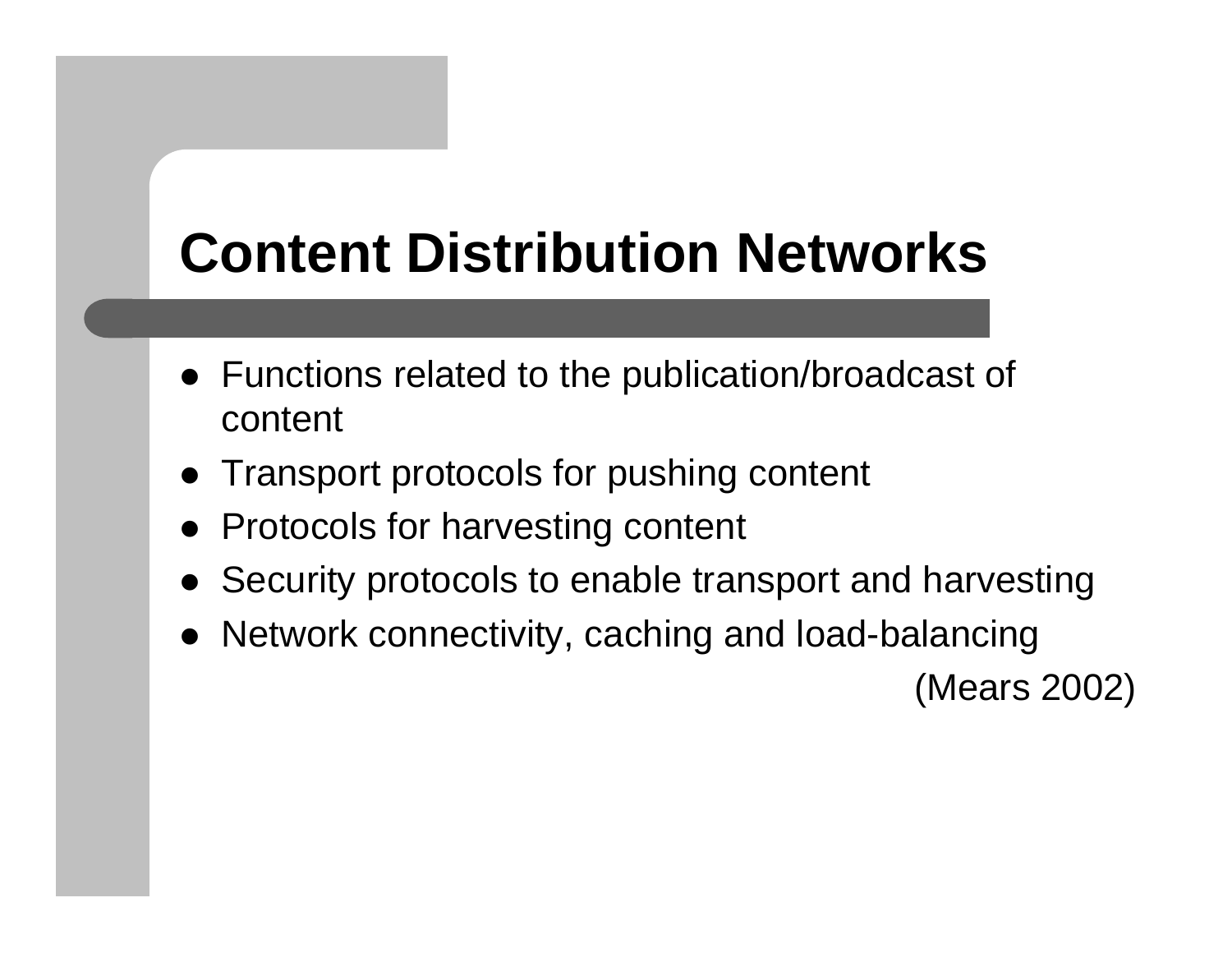## **CDN Weakness**

 $\bullet$  Narrow set of functions that assume that the content has been created and is being managed using something else.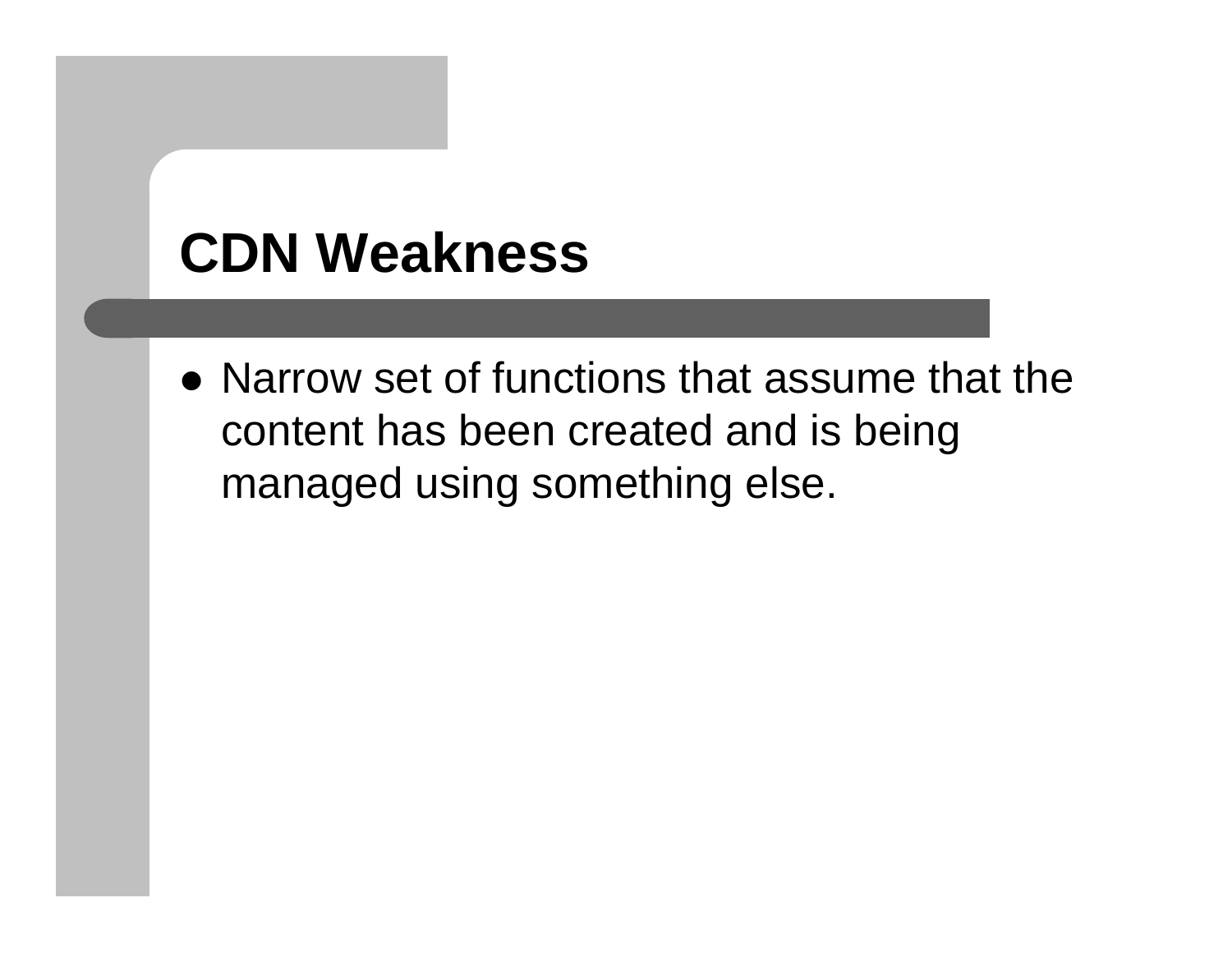#### **Integrators**

- Consulting firms that build systems for customers from existing software to fulfill a specific set of requirements.
- Roots in financial systems consulting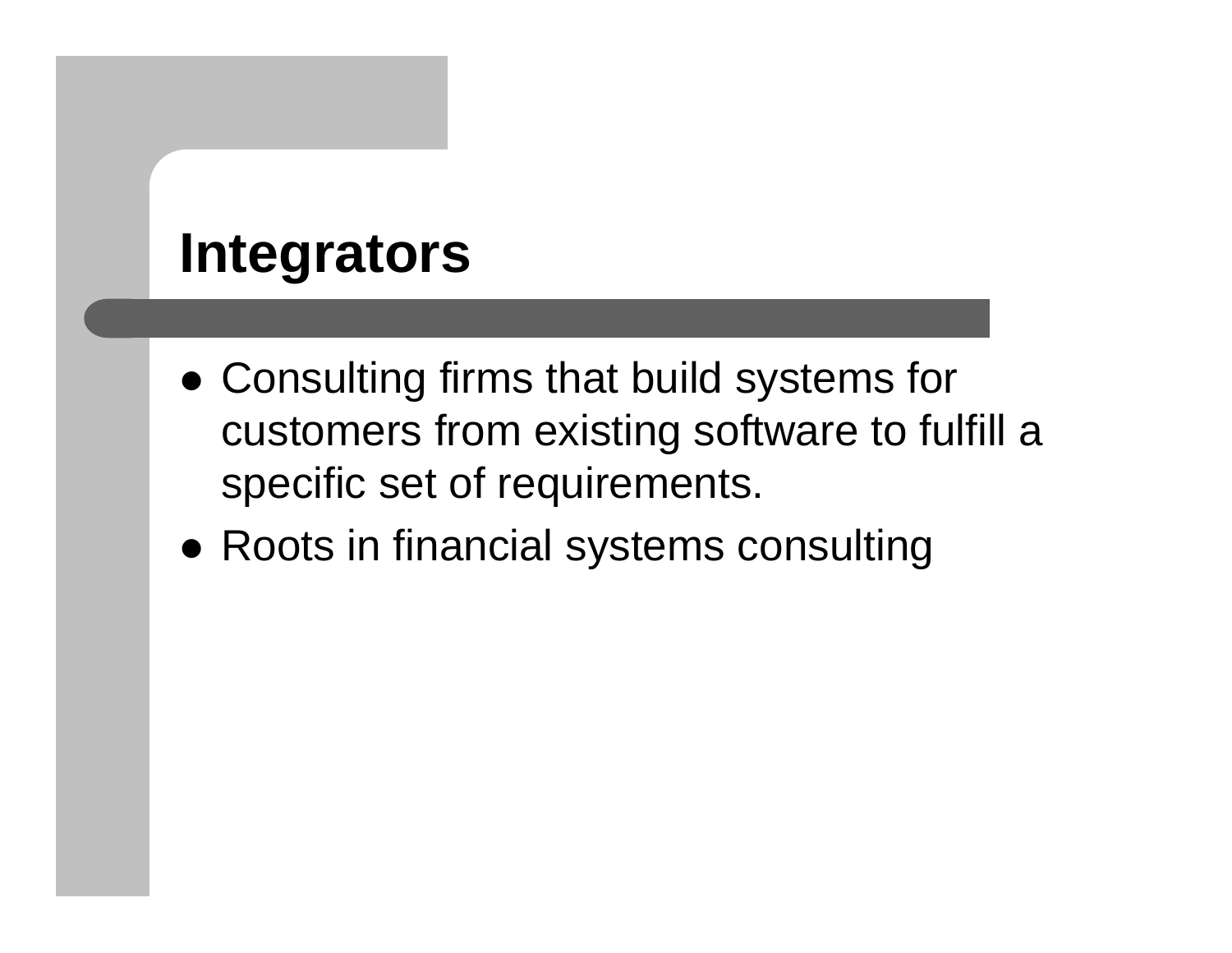#### **Integrators Strengths & Weaknesses**

- Strengths
	- They build what is specified and customize software to meet specific needs
- Weaknesses
	- Expensive
	- Recommend software based on what they know, not on how well it fits with your needs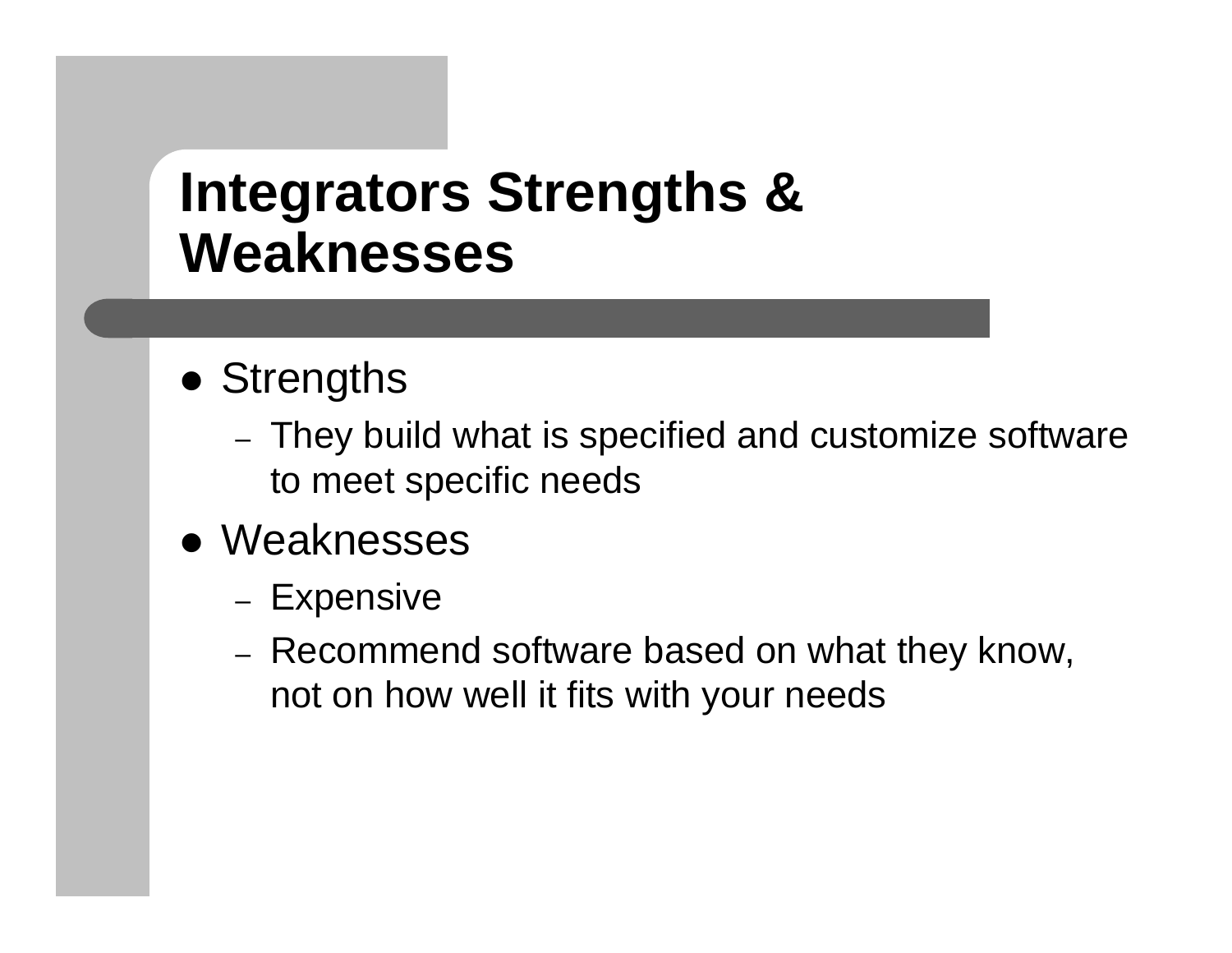## **The RFI/RFP Process**

- Challenges with the process
	- Favors selection of commercial software over open source
	- Favors vendors who are better organized and better staffed
- Challenges with the evaluation
	- Level of granularity in requirements
	- Involving the right decision makers in the process
	- Prioritization of requirements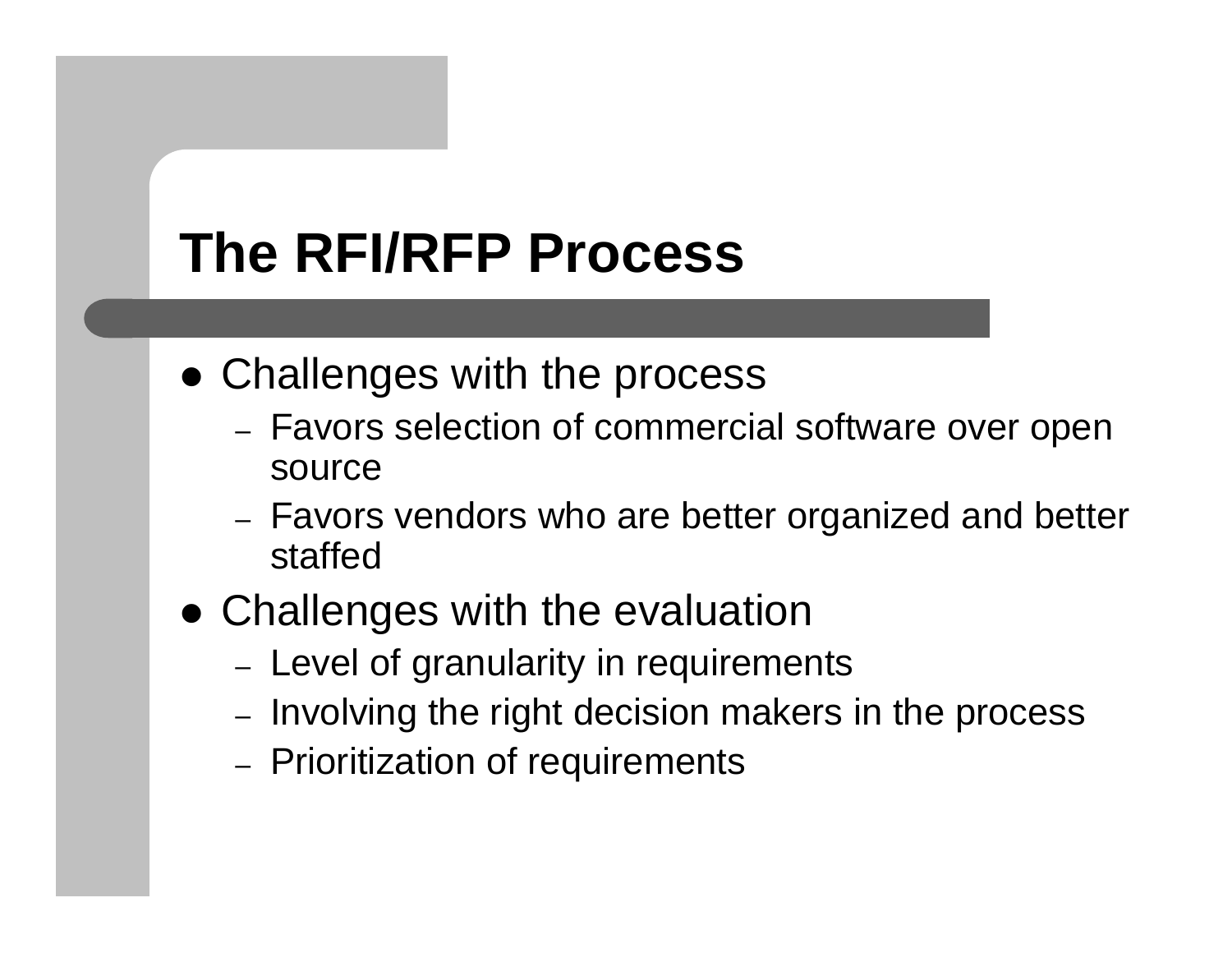### **RFI Showstoppers**

| <b>Requirement</b>                                                             | <b>Factor</b>                                                                       |
|--------------------------------------------------------------------------------|-------------------------------------------------------------------------------------|
| <b>Workflows and approval</b><br>processes                                     | <b>Collaboration with external</b><br>agencies; University<br><b>Strategic Plan</b> |
| Flexible templates for data<br>entry and display                               | <b>Collaboration with external</b><br>agencies; University<br><b>Strategic Plan</b> |
| Capability to allow external<br>applications to search and<br>retrieve content | Dotcom explosion                                                                    |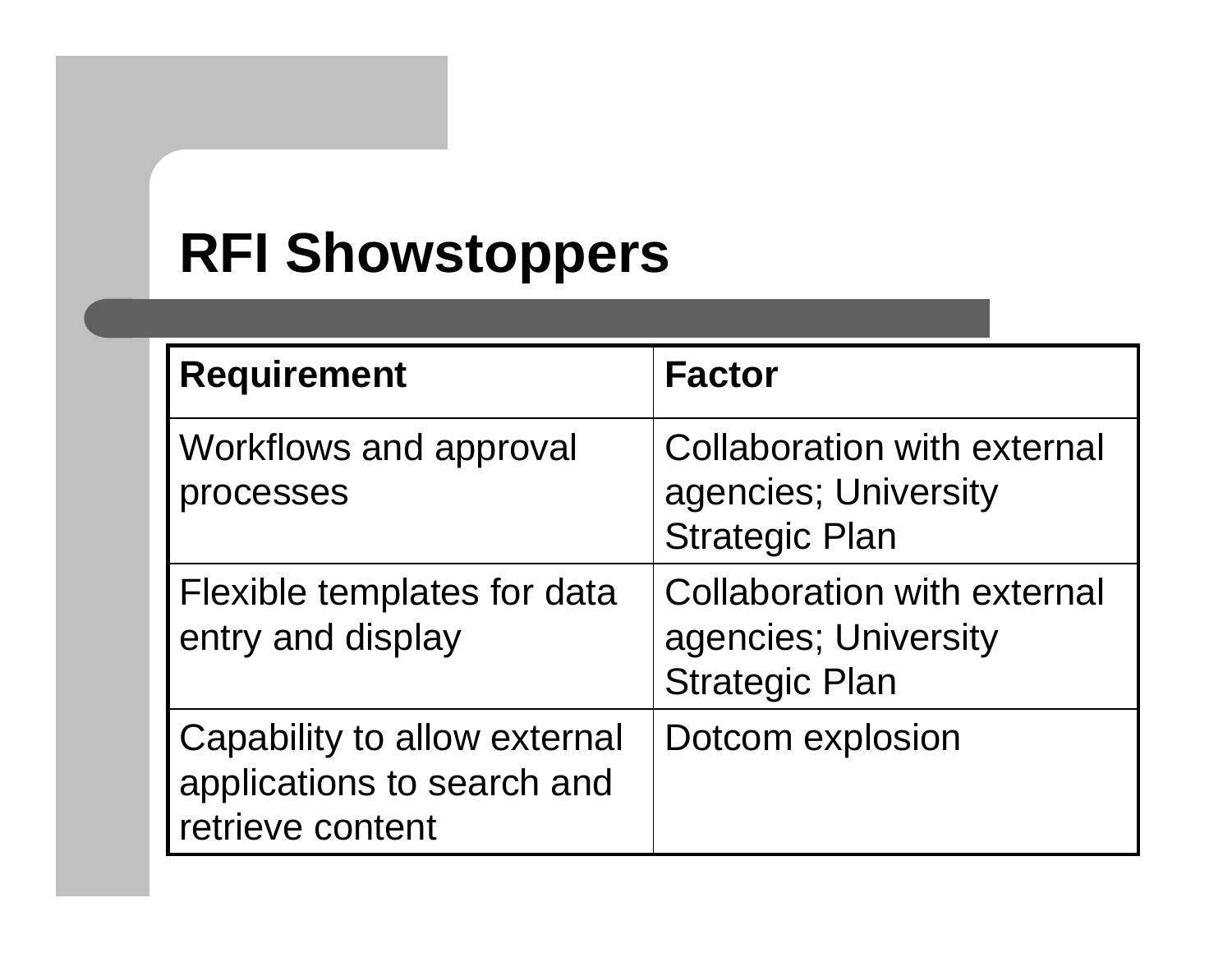### **RFI Showstoppers**

| <b>Requirement</b>        | <b>Factor</b>                    |
|---------------------------|----------------------------------|
|                           |                                  |
| Referential integrity     | Legacy system                    |
| Management of derivatives | Legacy system                    |
|                           |                                  |
| <b>Operating system</b>   | <b>Favored Technologies; Sun</b> |
|                           | OS                               |
| <b>Client platform</b>    | <b>Favored technologies; Use</b> |
|                           | of Apple OS & Windows            |
| <b>XML support</b>        | Favored technologies; XML        |
|                           |                                  |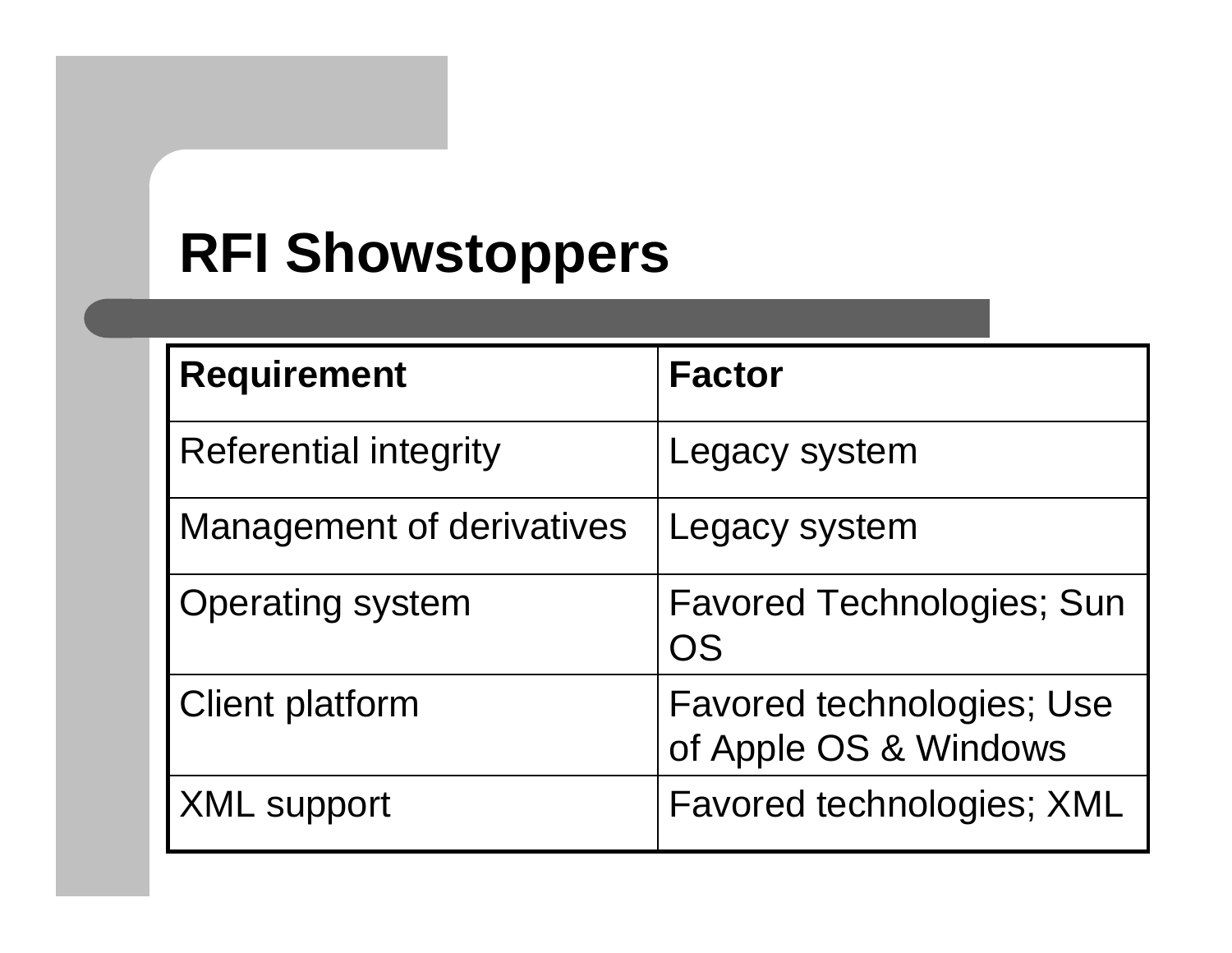### **RFI Showstoppers**

| <b>Requirement</b>                       | <b>Factor</b>               |
|------------------------------------------|-----------------------------|
| Database support for<br><b>Oracle 9i</b> | <b>Favored technologies</b> |
| Versioning and rollback                  | Legacy system               |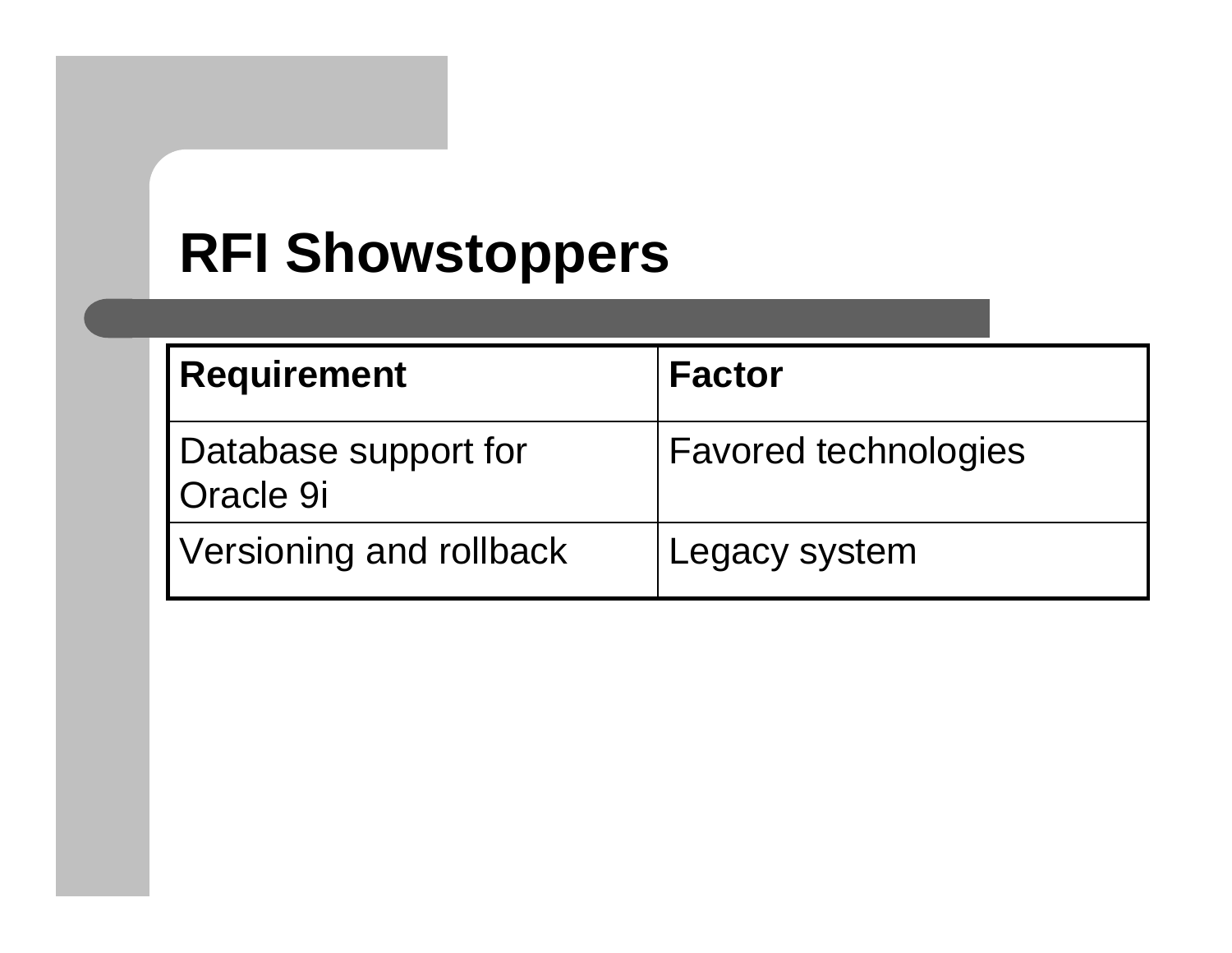#### **Open Source and/or University Created**

Looked at ADL, DLXS, Cheshire II, D-Space, DLESE, Greenstone, Perseus, Virtual Data Center

Generally found:

- – Extensive customization requiring commitment of developer to meet our requirements
- Public documentation insufficient for decision making
- Lack of "reliable" support model if software does not function as promised

Scores for these packages were comparable with vendors whose software required excessive customization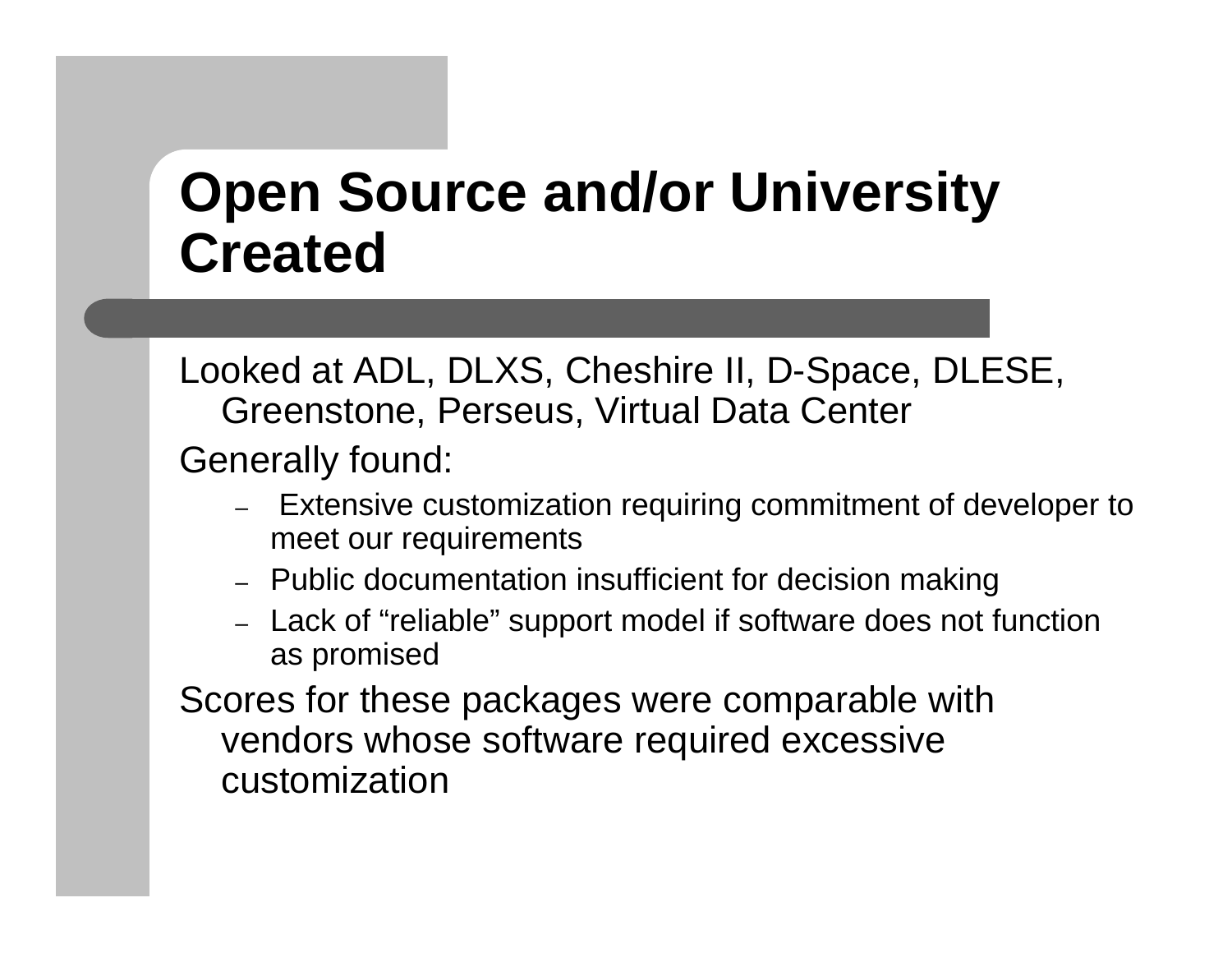# **Challenges moving forward**

- Docu who?
- Complexity of new system
- Lack of resident expertise
- Interpretation of requirements
- Interpretation of design document
- Finishing this before we start something else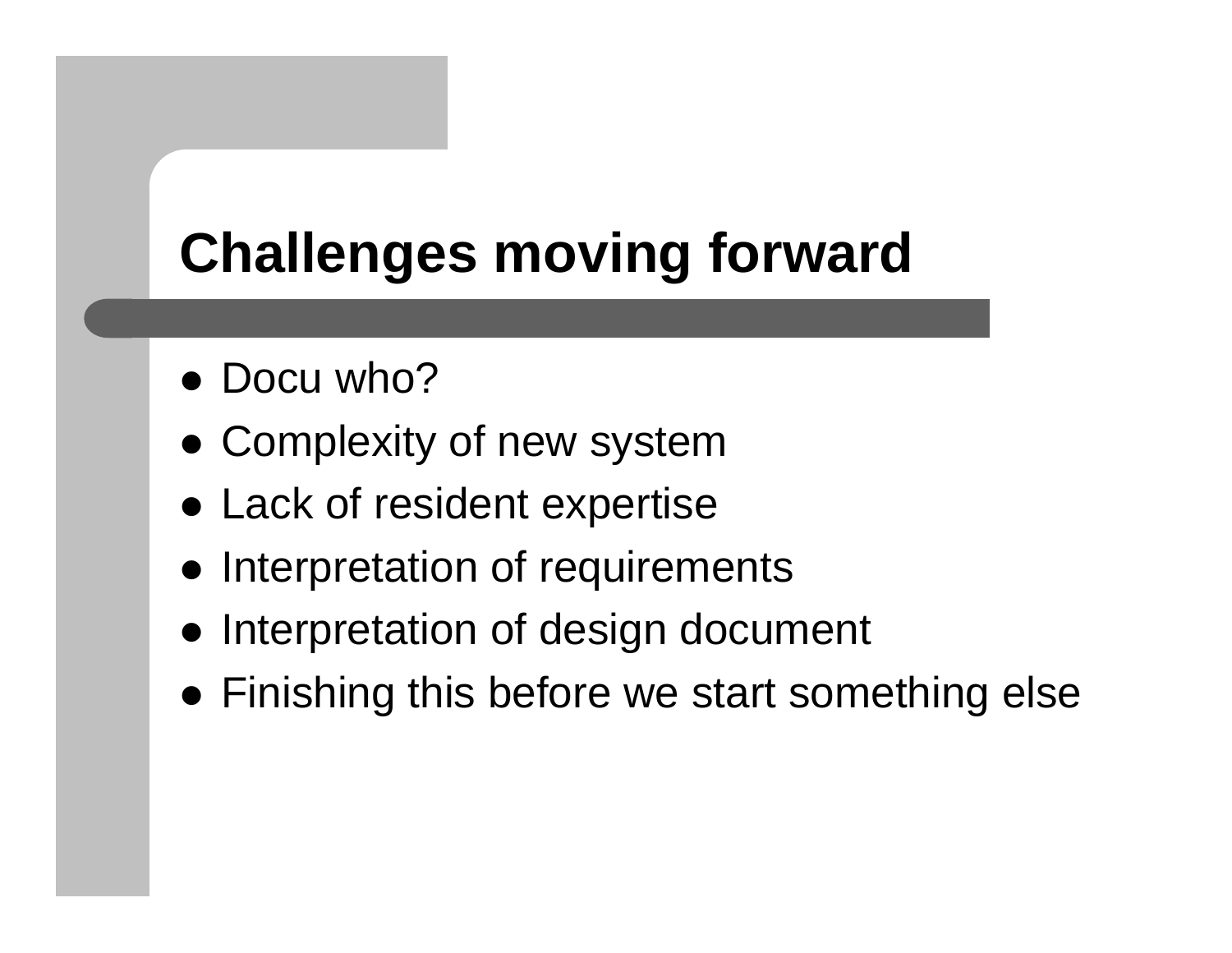#### **Future Uses**

- Institutional Repository
- **Course Management**
- Virtual Collections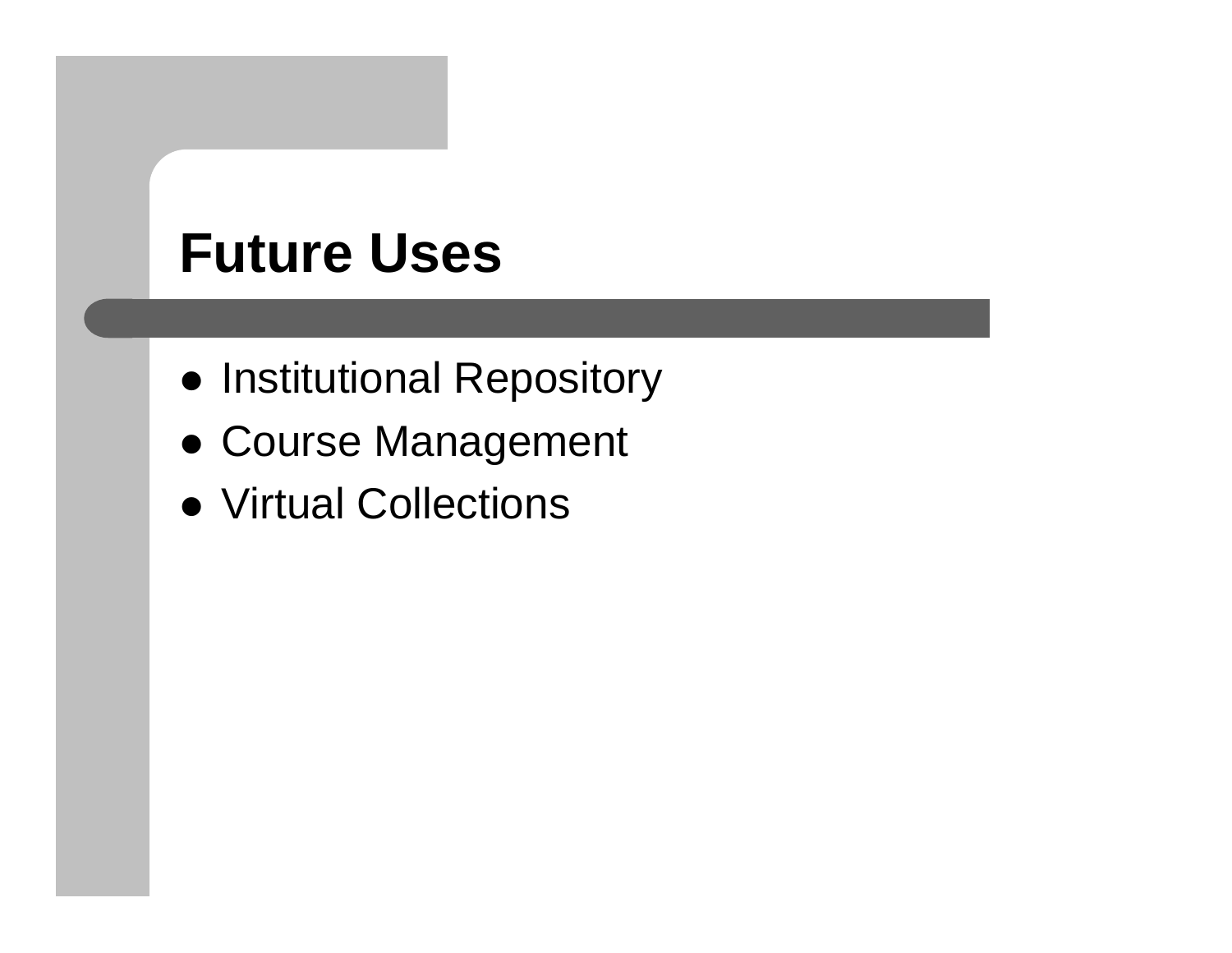# **Institutional Repository**

- Means to allow faculty to store and retrieve content they have created for research purposes
- –– Rights management functions
- –– Push content to other systems
	- $\bullet$  E-journal publication
	- Reference works
	- Course management systems
	- University Web site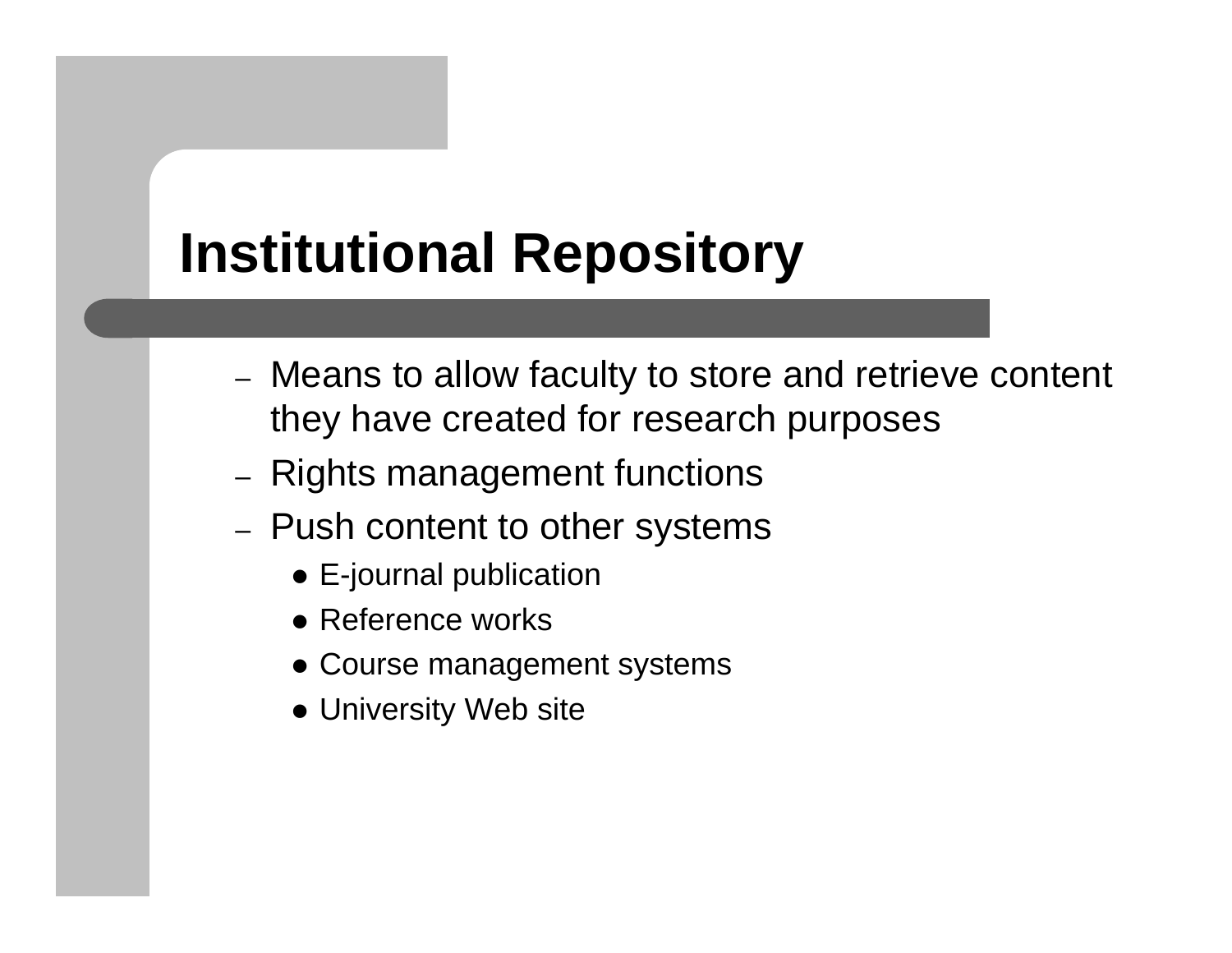#### **Course management**

- Route readings and syllabus through curricular committees
- Route thesis and dissertations through appropriate committees
- Route student work to appropriate teaching assistants and faculty
- Place all content in a life cycle; expire content at the end of a semester; archive student work